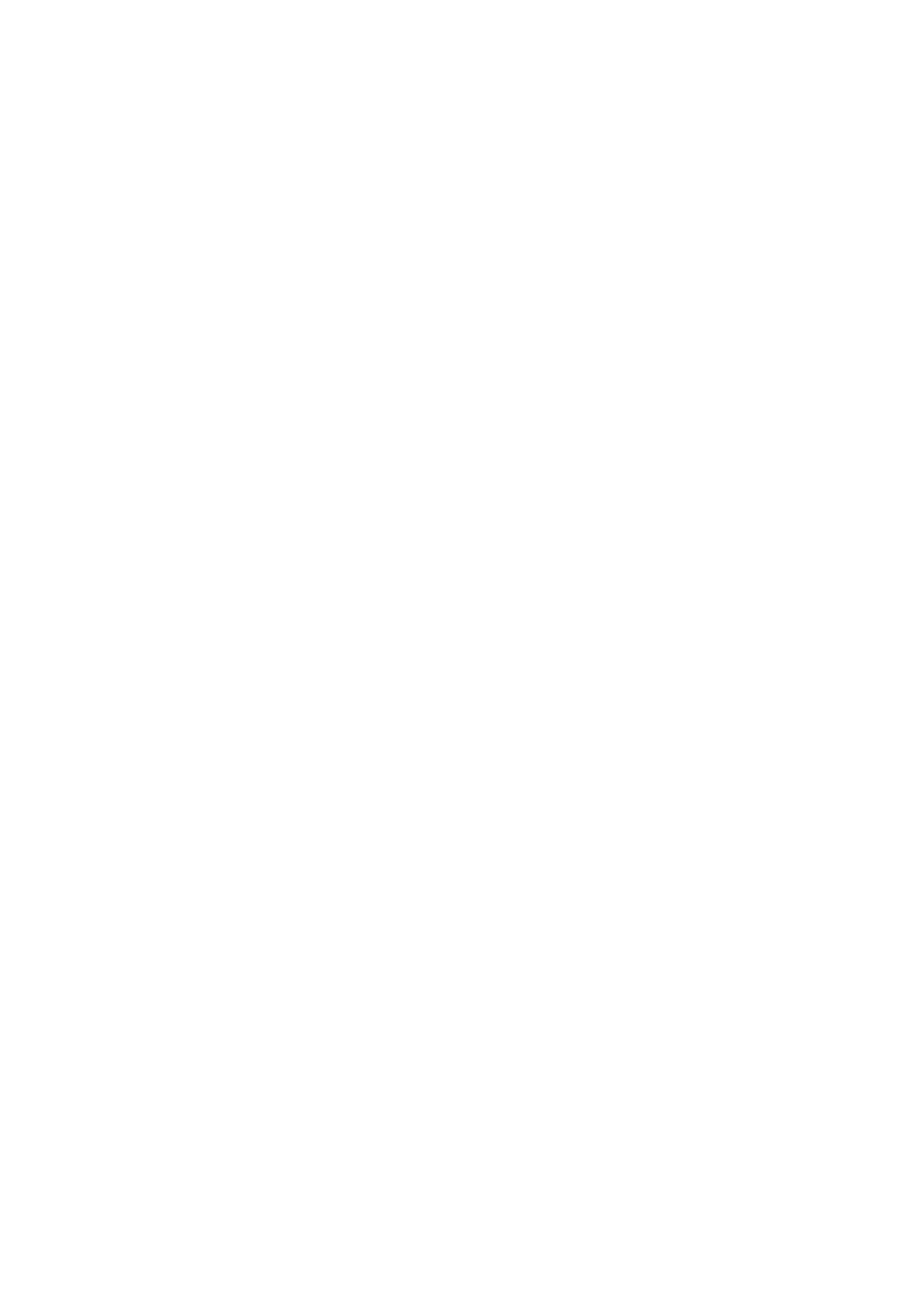

# *Regulatory Reform (Fire Safety) Order 2005*

Guidance Note No. 1: Enforcement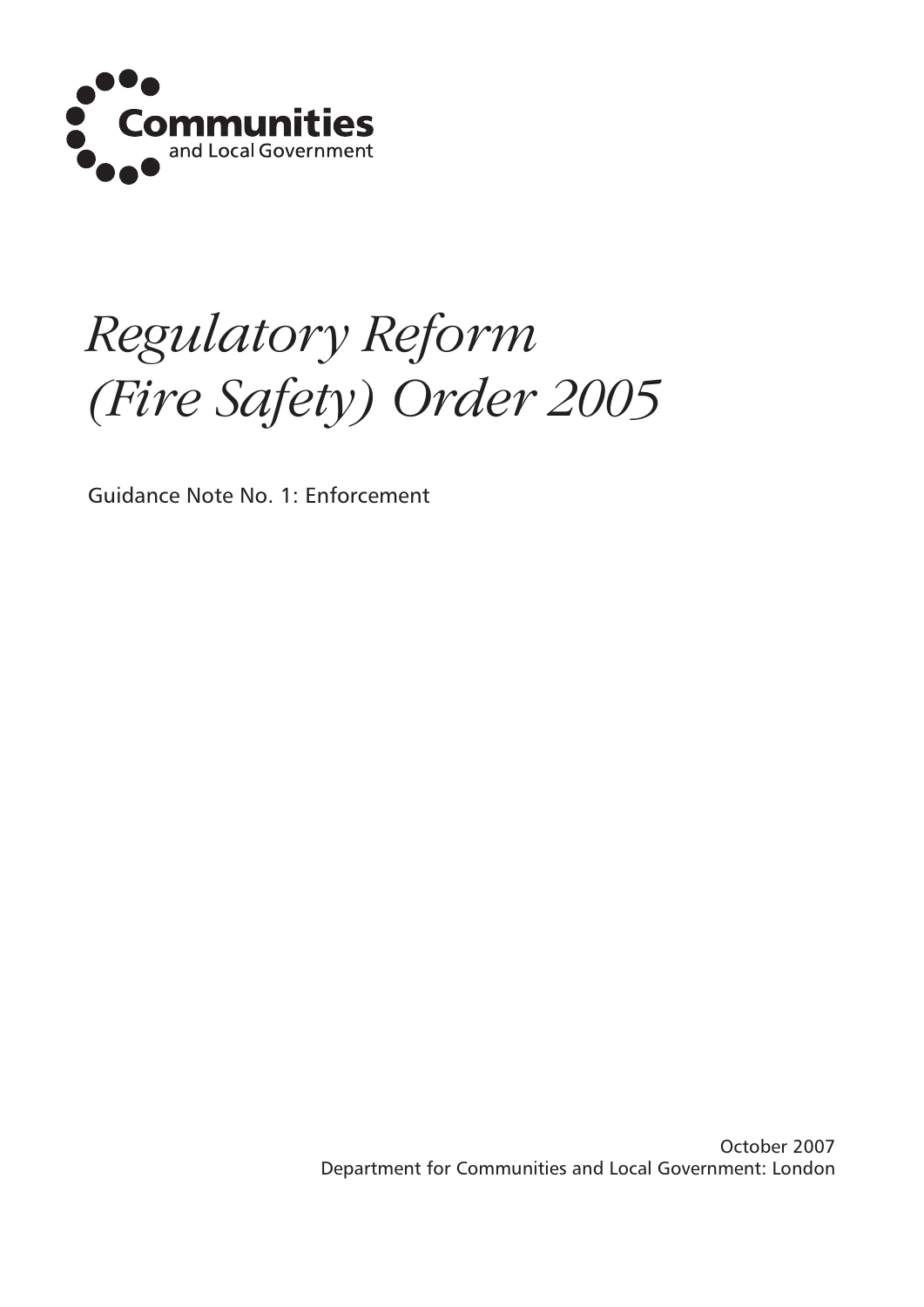Department for Communities and Local Government Eland House Bressenden Place London SW1E 5DU Telephone: 020 7944 4400 Website: www.communities.gov.uk

*© Crown Copyright 2007*

*Copyright in the typographical arrangement rests with the Crown.*

*This publication, excluding logos, may be reproduced free of charge in any format or medium for research, private study or for internal circulation within an organisation. This is subject to it being reproduced accurately and not used in a*  misleading context. The material must be acknowledged as Crown Copyright and the title of the publication specified.

*Any other use of the contents of this publication would require a copyright licence. Please apply for a Click-Use Licence for core material at www.opsi.gov.uk/click-use/system/online/pLogin.asp or by writing to the Office of Public Sector Information, Information Policy Team, St Clements House, 2-16 Colegate, Norwich NR3 1BQ. Fax: 01603 723000 or email: HMSOlicensing@cabinet-office.x.gsi.gov.uk.* 

*If you require this publication in an alternative format please email alternativeformats@communities.gsi.gov.uk*

Communities and Local Government Publications PO Box 236 Wetherby West Yorkshire LS23 7NB Tel: 0870 1226 236 Fax: 0870 1226 237 Textphone: 0870 1207 405 Email: communities@twoten.com or online via the Communities and Local Government website: www.communities.gov.uk

October 2007

Product Code: 07 FRP 04638/a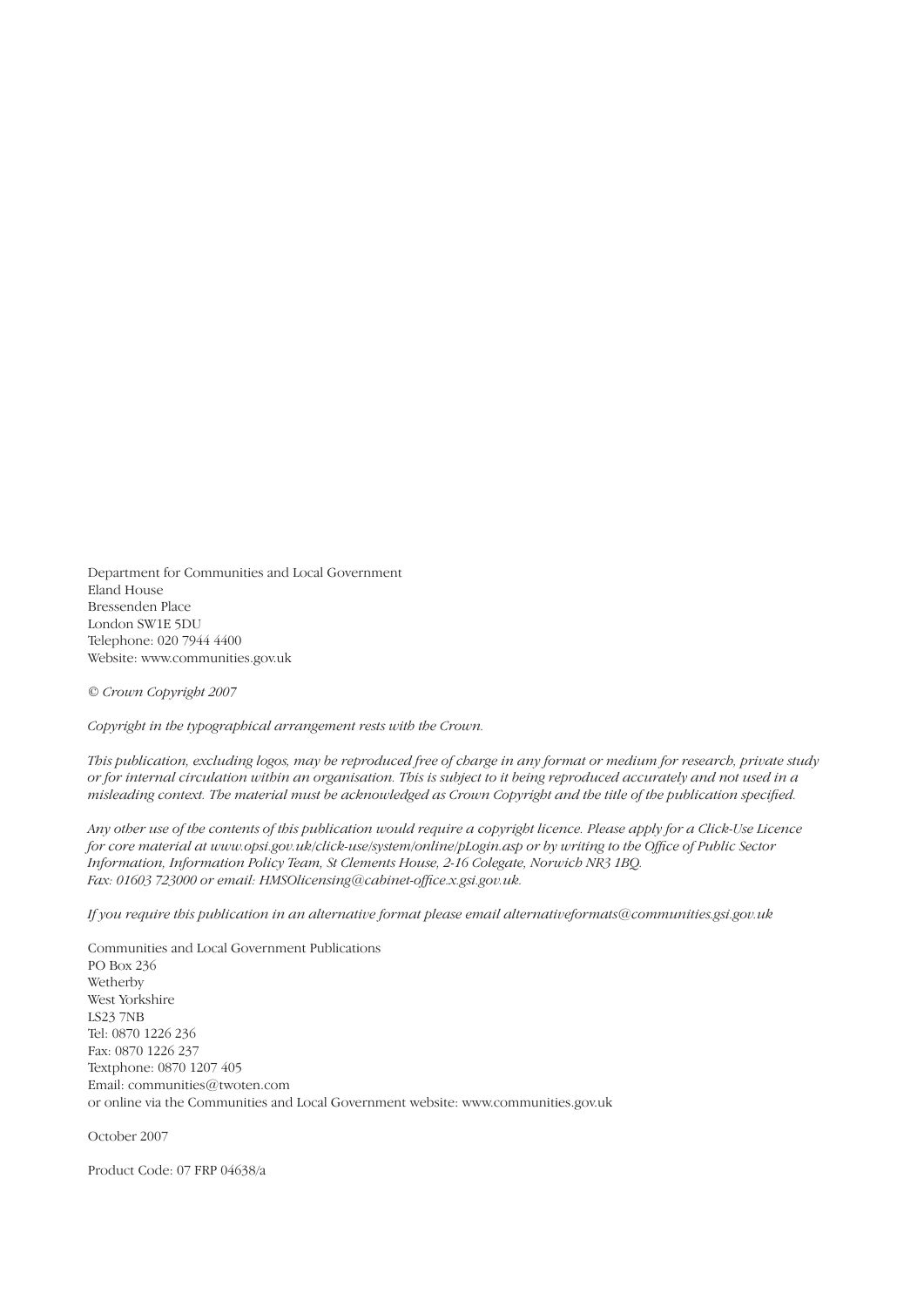# **Contents**

| Overview                                                                                              | 5              |
|-------------------------------------------------------------------------------------------------------|----------------|
| Introduction                                                                                          | 6              |
| Purpose                                                                                               | 6              |
| Contents                                                                                              | 6              |
| General                                                                                               | 7              |
| Application                                                                                           | $\overline{7}$ |
| Housing                                                                                               | 9              |
| Part 1 General                                                                                        | 10             |
| Article 1 – Citation, commencement and extent                                                         | 10             |
| Article 2 – Interpretation                                                                            | 10             |
| Article 3 – Meaning of "responsible person"                                                           | 11             |
| Article 4 – Meaning of "general fire precautions"                                                     | 12             |
| Article 5 - Duties under this Order                                                                   | 13             |
| Article 6 – Application to premises                                                                   | 13             |
| Article 7 – Disapplication of certain provisions                                                      | 13             |
| Part 2 Fire Safety Duties                                                                             | 15             |
| Article 8 - Duty to take general fire precautions                                                     | 15             |
| Article 9 - Risk Assessment                                                                           | 15             |
| Article 10 – Principles of prevention to be applied                                                   | 16             |
| Article 11 - Fire Safety Arrangements                                                                 | 17             |
| Article 12 - Elimination or reduction of risks from dangerous substances                              | 17             |
| Article 13 – Fire-fighting and fire detection                                                         | 18             |
| Article 14 - Emergency routes and exits                                                               | 18             |
| Article 15 – Procedures for serious and imminent danger and for danger areas                          | 19             |
| Article 16 – Additional emergency measures in respect of dangerous                                    |                |
| substances                                                                                            | 19             |
| Article 17 - Maintenance                                                                              | 20             |
| Article 18 - Safety assistance                                                                        | 21             |
| Article 19 - Provision of information to employees                                                    | 21             |
| Article 20 – Provision of information to employers and the self-employed from<br>outside undertakings | 22             |
| Article 21 - Training                                                                                 | 22             |
| Article 22 – Co-operation and co-ordination                                                           | 23             |
| Article 23 - General duties of employees at work                                                      | 23             |
| Article 24 - Power to make regulations about fire precautions                                         | 24             |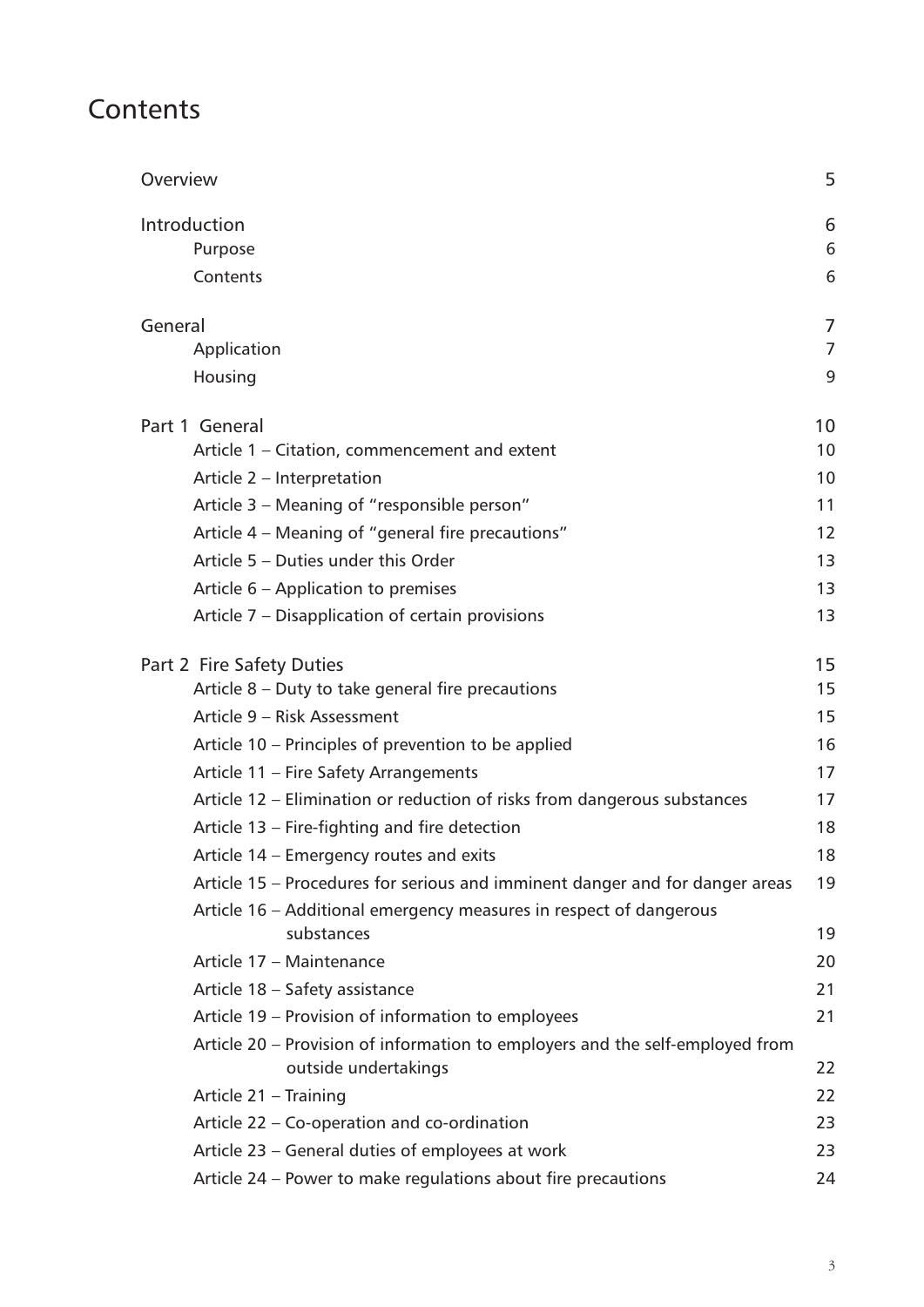| Part 3 Enforcement                                                                                                    | 25 |
|-----------------------------------------------------------------------------------------------------------------------|----|
| Article 25 - Enforcing authorities                                                                                    | 25 |
| Article 26 - Enforcement of Order                                                                                     | 25 |
| Article 27 - Powers of inspectors                                                                                     | 27 |
| Article 28 – Exercise on behalf of fire inspectors of their powers by officers                                        |    |
| of fire brigades                                                                                                      | 27 |
| Article 29 - Alterations notices                                                                                      | 28 |
| Article 30 - Enforcement notices                                                                                      | 29 |
| Article 31 - Prohibition notices                                                                                      | 29 |
| Part 4 Offences and Appeals                                                                                           | 31 |
| Article 32 - Offences                                                                                                 | 31 |
| Article 33 - Defence                                                                                                  | 31 |
| Article 34 - Onus of proving limits of what is reasonably practicable                                                 | 31 |
| Article 35 - Appeals                                                                                                  | 32 |
| Article 36 - Determination of disputes by Secretary of State                                                          | 32 |
| Part 5 Miscellaneous                                                                                                  | 33 |
| Article 37 - Fire-fighters' switches for luminous tube signs etc                                                      | 33 |
| Article 38 – Maintenance of measures provided for protection of fire-fighters                                         | 33 |
| Article 39 – Civil liability for breach of statutory duty                                                             | 34 |
| Article 40 – Duty not to charge employees for things done or provided                                                 | 34 |
| Article 41 - Duty to consult employees                                                                                | 34 |
| Article 42 – Special provisions in respect of licensed etc premises                                                   | 34 |
| Article 43 – Suspension of terms and conditions of licences dealing with same<br>matters as this Order                | 35 |
| Article 44 – Suspension of byelaws dealing with same matters as this Order                                            | 35 |
| Article 45 – Duty to consult enforcing authority before passing plans                                                 | 35 |
| Article 46 - Other consultation by authorities                                                                        | 36 |
| Article 47 – Disapplication of the Health and Safety at Work etc. Act 1974 in<br>relation to general fire precautions | 36 |
| Article 48 - Service of notices etc                                                                                   | 36 |
| Article 49 – Application to the Crown and to the Houses of Parliament                                                 | 37 |
| Article 50 - Guidance                                                                                                 | 37 |
| Article 51 – Application to visiting forces, etc                                                                      | 38 |
| Article 52 - Subordinate Provisions                                                                                   | 38 |
| Article 53 and Schedules 1 to 5 – Repeals, revocations, amendments and<br>transitional provisions                     | 38 |
|                                                                                                                       |    |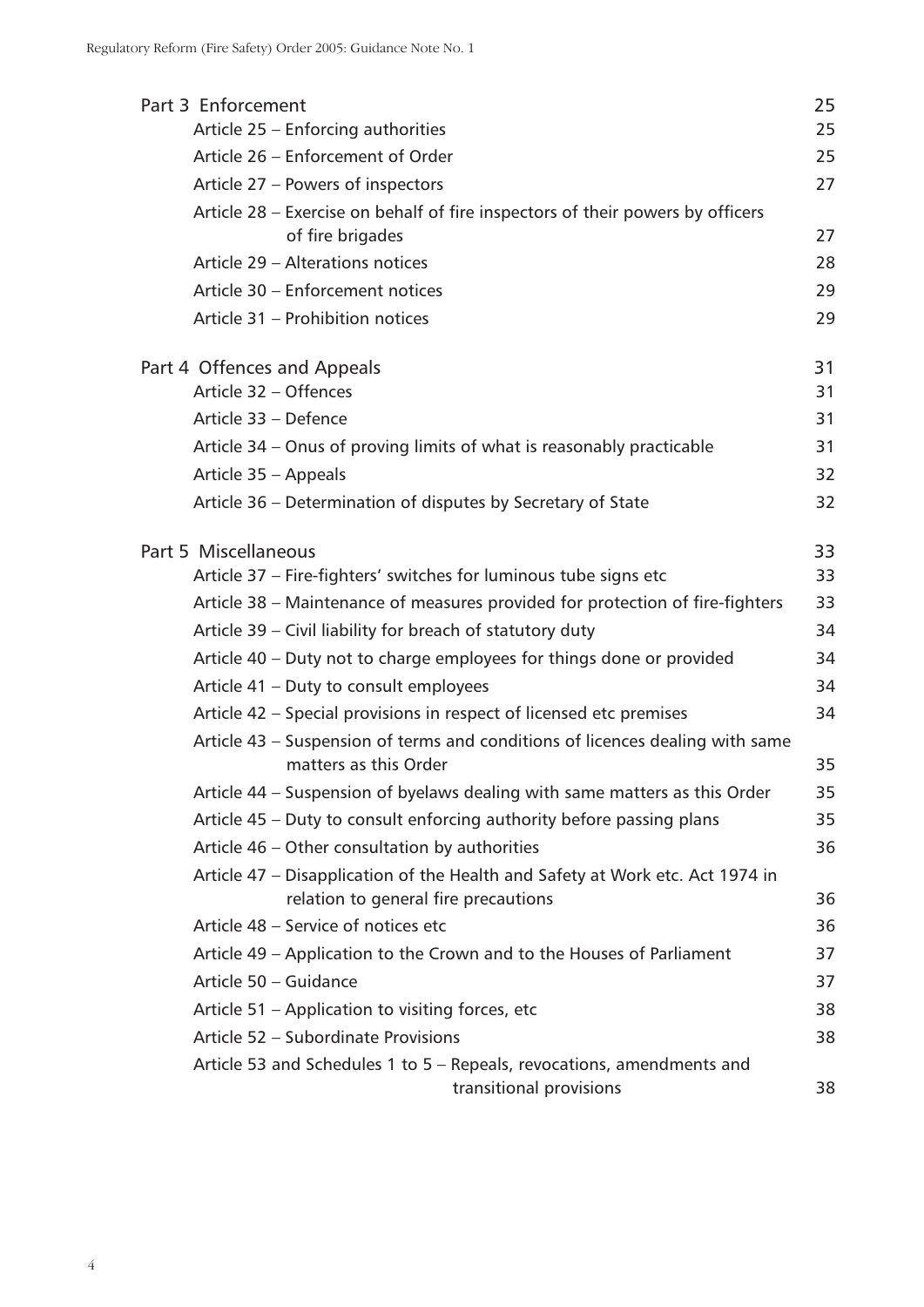# **Overview**

With the introduction of the Regulatory Reform (Fire Safety) Order 2005 ("the Order") in October 2006, Fire and Rescue Authorities and other bodies ("enforcing authorities") now have a duty to enforce fire safety in non-domestic premises.<sup>1</sup>

Most of the requirements of the Order will not be new to Fire and Rescue Authorities. Many are similar to those of the Fire Precautions (Workplace) Regulations 1997 (as amended), but are applicable to a far larger range of premises eg all non domestic premises including common parts of houses in multiple occupation (HMOs) and those premises used by the self employed (including family run businesses) and the voluntary sector. Provision is made for the protection of a wider range of persons under the Order than the 1997 Regulations.

Experience has shown that enforcement activity and uniformity of approach varies across Fire and Rescue Authorities and that guidance on the intent of the Order may help increase consistency. This is the first guidance note in a series intended to assist Fire and Rescue Authorities as enforcing authorities in better understanding their duties under the Order and for the public to better understand the intent of specific aspects of the Order.

This guidance is issued by Government and has been seen in draft by the following stakeholders:

- Chief Fire Officers Association
- Fire Brigades Union
- The Association of Building Engineers
- Department for Culture, Media and Sport •
- Business and Community Safety Forum
- Health and Safety Executive
- Local Authorities Co-ordinators of Regulatory Services •

This document may be updated from time to time and any changes will be notified through a new guidance note in this series.

<sup>1</sup> Fire and Rescue Authorities are the main enforcing authorities for this Order, however there a small number of exceptions, as set out in article 25 of the Order and those enforcing authorities should note this guidance for their particular areas of enforcement.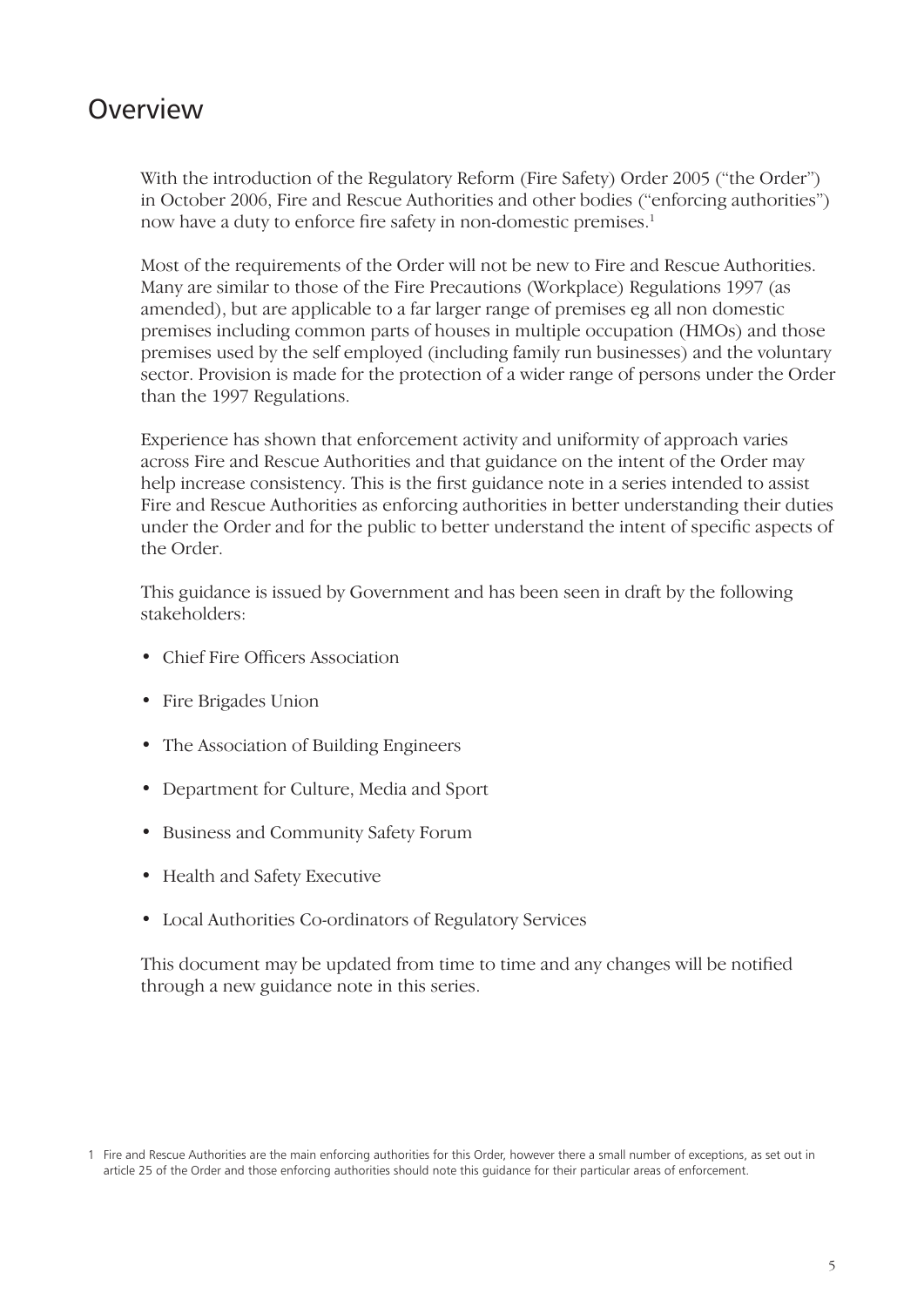# Introduction

- 1. This guidance is issued by the Secretary of State to assist enforcing authorities in their enforcement responsibilities under the Regulatory Reform (Fire Safety) Order 2005 (SI 2005/1541). By virtue of the Regulatory Reform (Fire Safety) Subordinate Provisions Order 2006 (SI 2006/484), the Order came into force on 1 October 2006. This guidance does not apply to Wales.
- 2. All enforcing authorities will wish to note article 26(2) of the Order, which requires enforcing authorities to have regard to guidance given by the Secretary of State about enforcement of the Order.

#### Purpose

- 3. The purpose of this guidance document is to provide enforcing authorities with advice about enforcement of the duties contained within the Order. It should be consulted together with the Order itself, not instead of it. The guidance is founded upon current knowledge and legal advice. It must however be accepted that any definitive interpretation of the Order will be made by the courts.
- 4. A key pillar of the Order is that it is for the responsible person to demonstrate that they have complied with the duties placed upon them under the Order.

#### **Contents**

5. This guidance provides consideration of the requirements imposed on the "responsible person" and covers arrangements for enforcement of the Order.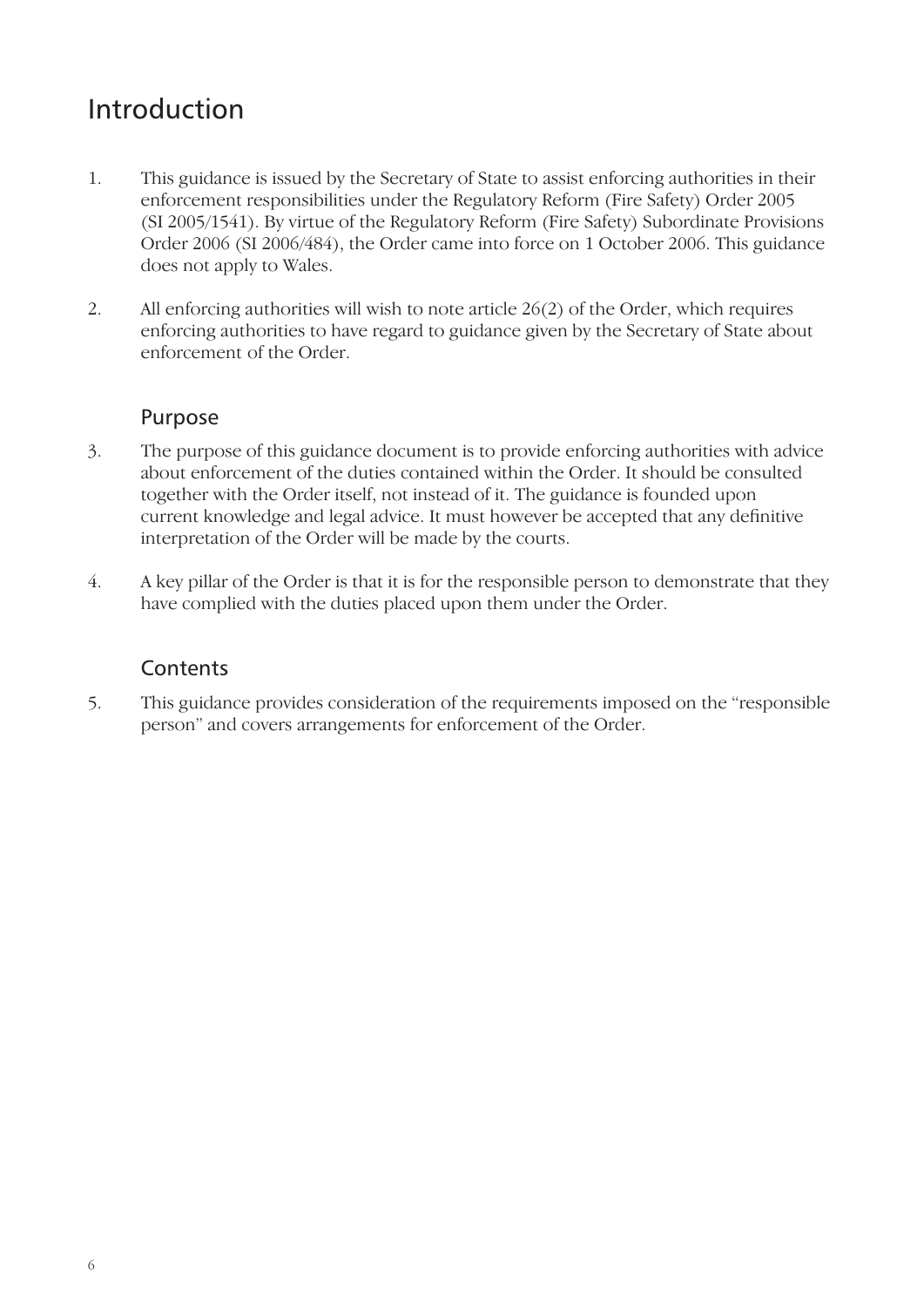# General

## Application

6. The Order applies to England and Wales. The powers and functions of the Secretary of State under the Order have been transferred to the National Assembly for Wales in respect of Wales.

#### *Guidance issued under previous legislation – now revoked*

- 7. Except as provided below, all Fire Precautions Act 1971 (FPA) Circulars issued are now withdrawn. However, FPA Circulars 16, 18 and 26 remain in force, as they relate to the Fire Precautions (Sub-Surface) Railway Stations Regulations 1989. Further guidance on this matter is contained below.
- 8. FPA Circular 29 should be retained in its other guise as IRMP Guidance note number 4 (which may be updated from time to time), as it deals with matters relevant to this guidance note.
- 9. A number of other central guidance documents are also being withdrawn for England and Wales:
	- Fire safety: an employer's guide
	- Guide to fire precautions in existing places of work that require a Fire Certificate
	- Guide to fire precautions in offices and shops requiring a Fire Certificate
	- Guide to fire precautions in existing places of entertainment and like premises and,
	- Guide to fire precautions in premises used as hotels and boarding houses which require a Fire Certificate.

#### *Other new guidance*

- 10. Details of the suite of technical risk assessment guidance documents are given as part of the information about article 50. These guides are targeted at the end user but enforcing authorities are expected to have due regard to them.
- 11. Details of the guides and entry level guidance prepared in conjunction with the Chief Fire Officers Association (CFOA) can be found on the Communities and Local Government website<sup>2</sup>. Further guidance for small businesses, prepared by the Department, is also available on the Small Business Service website.<sup>3</sup>

<sup>2</sup> See: www.communities.gov.uk/fire

<sup>3</sup> See: www.businesslink.gov.uk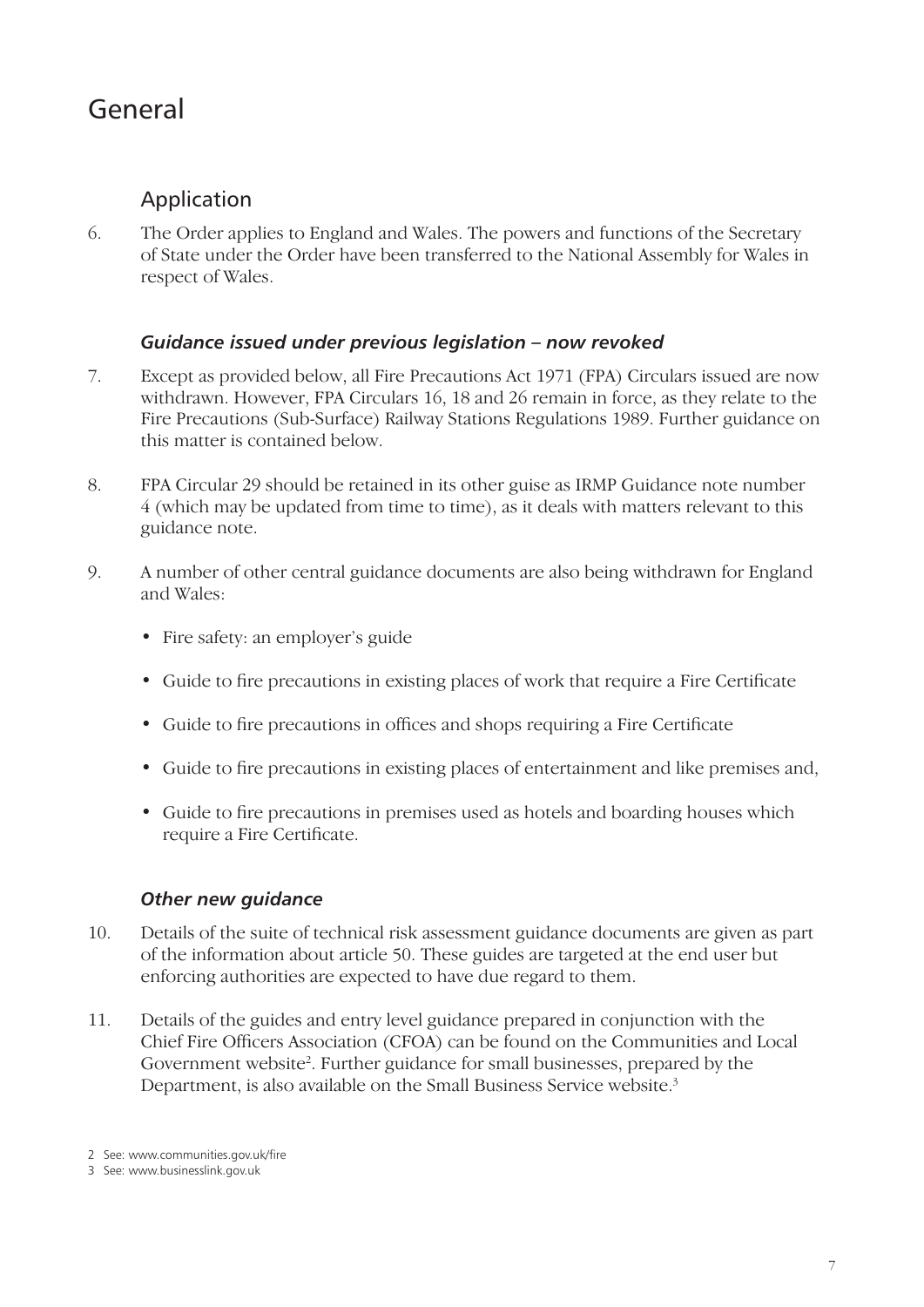#### *Enforcement expectations*

- 12. For Fire and Rescue Authorities there is a requirement in the current National Framework<sup>4</sup> to have an effective enforcement programme in place and for this to form part of the overall Integrated Risk Management Plan (IRMP). This guidance should be used by Fire and Rescue Authorities to assist in the continued development of IRMP. Other enforcing authorities are also expected to have in place appropriate arrangements for the effective enforcement of the order.
- 13. Fire and Rescue Authorities will also wish to bear in mind IRMP Guidance Note Number 4 (which may be updated from time to time), which gives guidance on Risk Based Inspection Programmes and their development. IRMP Guidance Note Number 4 should be used in conjunction with this guidance when preparing an inspection programme. The IRMP guidance was prepared in the full knowledge of the reform and is designed to work with it.
- 14. All enforcing authorities are expected to enforce the Order in accordance with the principles of the "*Enforcement Concordat"* issued by the Department for Business, Enterprise and Regulatory Reform.5
- 15. Communities and Local Government will be monitoring the enforcement of the Order, and the Order's judicial interpretation. It will be helpful therefore for enforcing authorities to notify Communities and Local Government of any significant prosecutions where the judicial decision further clarifies an area of the law, particularly in the early part of the Order's life.

#### *Enforcement of existing notices and continuance of legal proceedings*

16. Notwithstanding the repeal of the Fire Precautions Act 1971 and the consequent revocation of the Fire Precautions (Workplace) Regulations 1997, enforcement and prohibition notices served under these enactments prior to 1 October 2006 continue in force and enforcement in respect of them may continue. In addition any investigation or legal proceedings in respect of offences committed (under that legislation) before 1 October 2006 may be instituted, continued or enforced.

#### *Enforcement and the use of Police and Criminal Evidence Act 1984 (PACE)*

- 17. Under section  $67(9)$  of PACE, persons other than police officers who are charged with the duty of investigating offences or charging offenders shall in the discharge of that duty have regard to any relevant provision of the codes of practice published under PACE. This includes enforcing authorities who are conducting investigations with a view to prosecution of offences under the Order. Enforcing authorities are therefore cautioned that they ought to have in place provisions that enable them to satisfy the requirements of PACE where there is the possibility of criminal action being initiated after exercising their powers when enforcing the Order. Codes B, C and E are of particular relevance. Up to date guidelines on using PACE are currently being prepared by the Home Office.<sup>6</sup>
- 4 The next National Framework document will be published in Spring 2008.
- 5 bre.berr.gov.uk/regulation/documents/pst/pdf/concord.pdf
- 6 police.homeoffice.gov.uk/operational-policing/powers-pace-codes/pace-code-intro/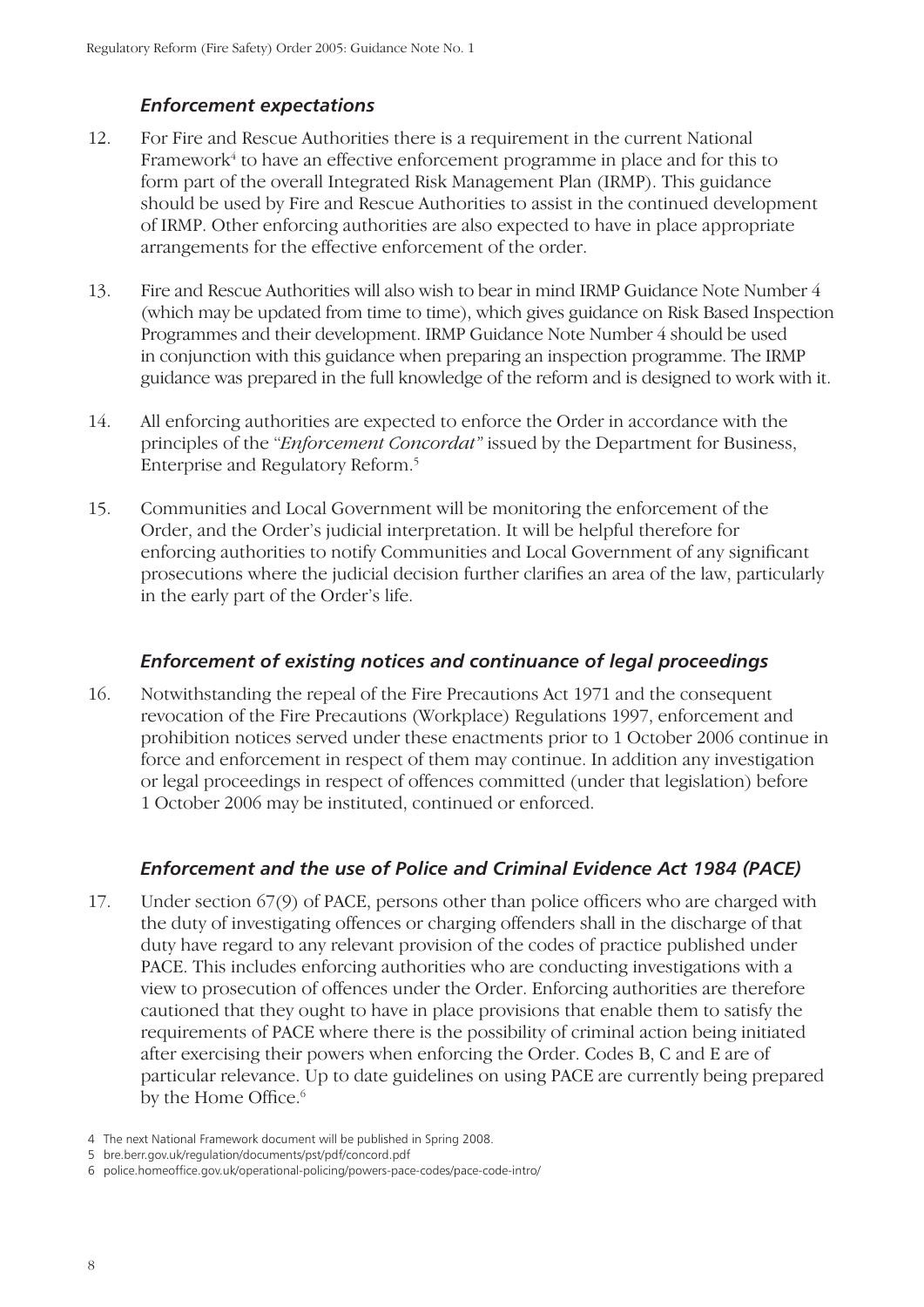#### *Enforcement management*

18. The Health and Safety Executive (HSE) has published an Enforcement Management Model (EMM). This is "a framework which helps inspectors make enforcement decisions in line with the HSE's Enforcement Policy Statement (EPS). The EPS sets out the principles inspectors should apply when determining what enforcement action to take in response to breaches of health and safety legislation. Fundamental to this is the principle that enforcement action should be proportional to the health and safety risks and the seriousness of the breach." (EMM summary statement). Whilst this focuses on health and safety legislation and not the Order, many of the principles are similar and enforcing authorities are encouraged to have regard to the EMM. Separately, CFOA has prepared an Enforcement Management Model and extensive procedural guidance, including audit and inspection procedures, to assist Fire and Rescue Authorities in their work under the Order.<sup>7</sup> The model is based on that used by the HSE. Other enforcing authorities may wish to have regard to the model and guidance. It will be for individual authorities to determine whether or not to adopt the model and guidance.

#### **Housing**

- 19. The Order does not apply (except in relation to article 31) to private dwellings. However, residential premises eg blocks of flats and HMOs are covered by the Order to the extent that they comprise common parts and systems (eg stairs, corridors, shared kitchens, bathrooms and lounges etc) which are used by the occupants of more than one dwelling. This is a complex area which will be addressed in more detail in separate guidance.
- 20. Enforcing authorities are encouraged to adopt the *Protocol between Local Housing Authorities and Fire and Rescue Authorities to improve fire safety. This was published* by CFOA and the Chartered Institute of Environmental Health early in 2007.

#### *Fire Precautions (Sub-Surface Railway Stations) Regulations 1989 (SI 1989/1401)*

- 21. These Regulations (with the exception of regulation 13(3) and (4)) have been saved despite the repeal of their enabling Act (the Fire Precautions Act 1971) and will operate in parallel with the Order. Enforcing authorities are requested to exercise their enforcement functions using the framework provided by the Order, for example considering requests under regulation 12 for exemptions from the requirements of the 1989 Regulations by reference to the operator's risk assessment, and to advise Communities and Local Government of any instances where it becomes necessary to fall back on the 1989 Regulations to achieve or maintain necessary levels of safety.
- 22. The Government will be consulting on changing the 1989 Regulations during 2007/8.

<sup>7</sup> www.hse.gov.uk/enforce/emm.pdf – the CFOA EMM is available in a members only area of the CFOA website.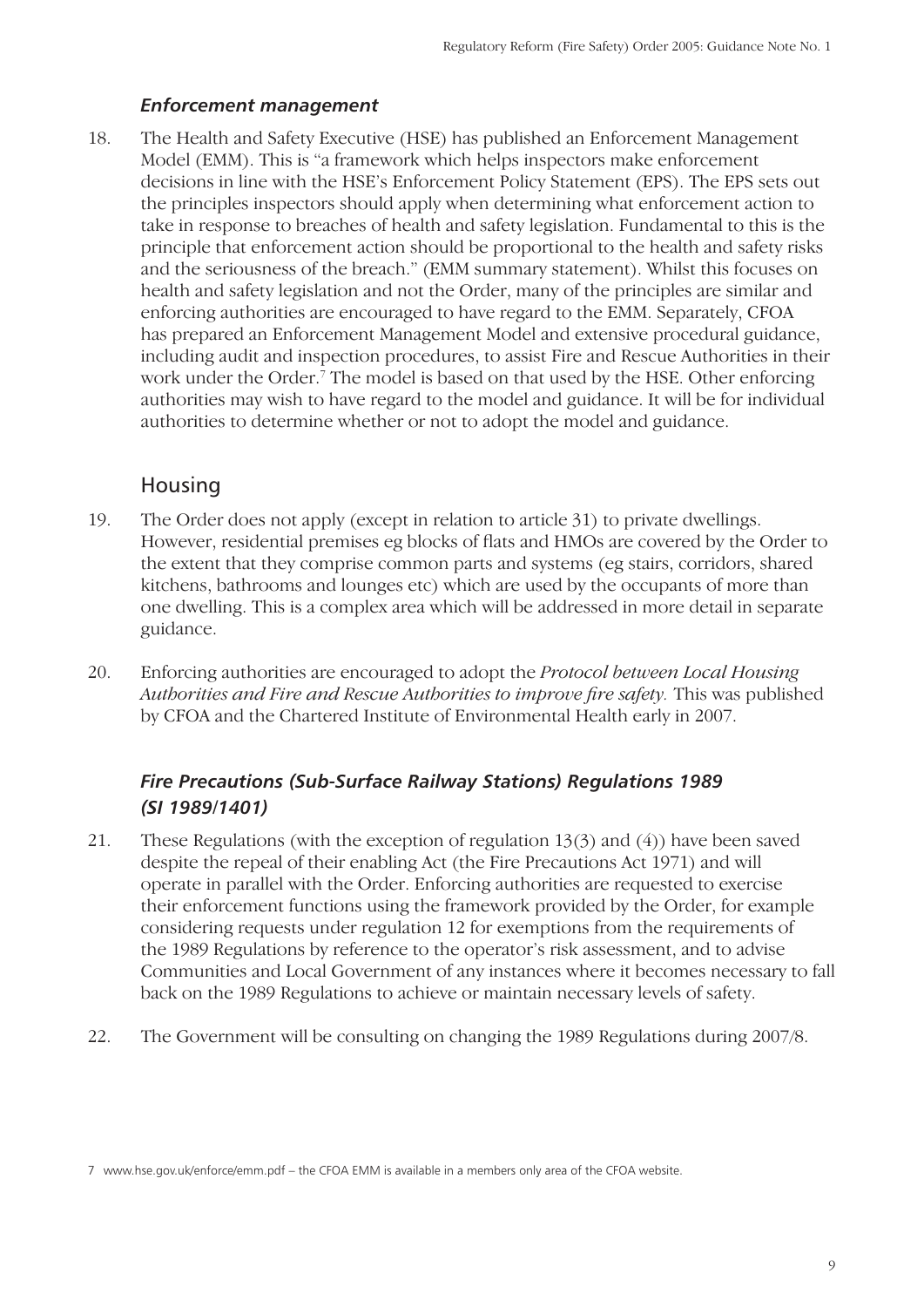# Part 1 General

23. This section sets out what each article means in plain English. It provides explanation and background to help enforcing authorities understand the intent behind each article.

#### Article 1 – Citation, commencement and extent

24. This provides for the name of the Order, its commencement and its application. As previously noted the coming into force date for the Order has been amended to 1 October 2006. The Order applies to England and Wales only (see Application above).

#### Article 2 – Interpretation

- 25. This Article provides definitions of the various terms used throughout the Order, many of which are existing definitions in fire safety legislation. The meaning of "responsible person" and "General fire precautions" are provided by articles 3 and 4 respectively.
- 26. Only the courts can provide definitive interpretations but enforcing authorities may find the following views about phrases not defined in the Order helpful.

#### *"Where necessary"*

27. The European Workplace Directive (89/654/EEC), in the preliminary note (paragraph 1) to the Annex, states that:

*"the obligations laid down in this Annex apply whenever required by the features of the workplace, the activity, the circumstances or a hazard."*

- 28. This is implemented in the Order by use of the term "where necessary", and that expression should be construed accordingly.
- 29. The Order requires that fire precautions (such as fire fighting equipment, fire detection and warning, conditions relating to emergency routes and exits) should be provided (and maintained) "where necessary".
- 30. This means that the fire precautions provided (and maintained) by the responsible person are those needed to reasonably protect relevant persons from risks to them in case of fire. This is determined by the findings of a fire risk assessment, including the preventative measures which have or will be taken. In practice, it is very unlikely that a properly conducted fire risk assessment, which takes into account all the matters relevant for the safety of persons in case of fire, will conclude that no fire precautions (including maintenance) are necessary.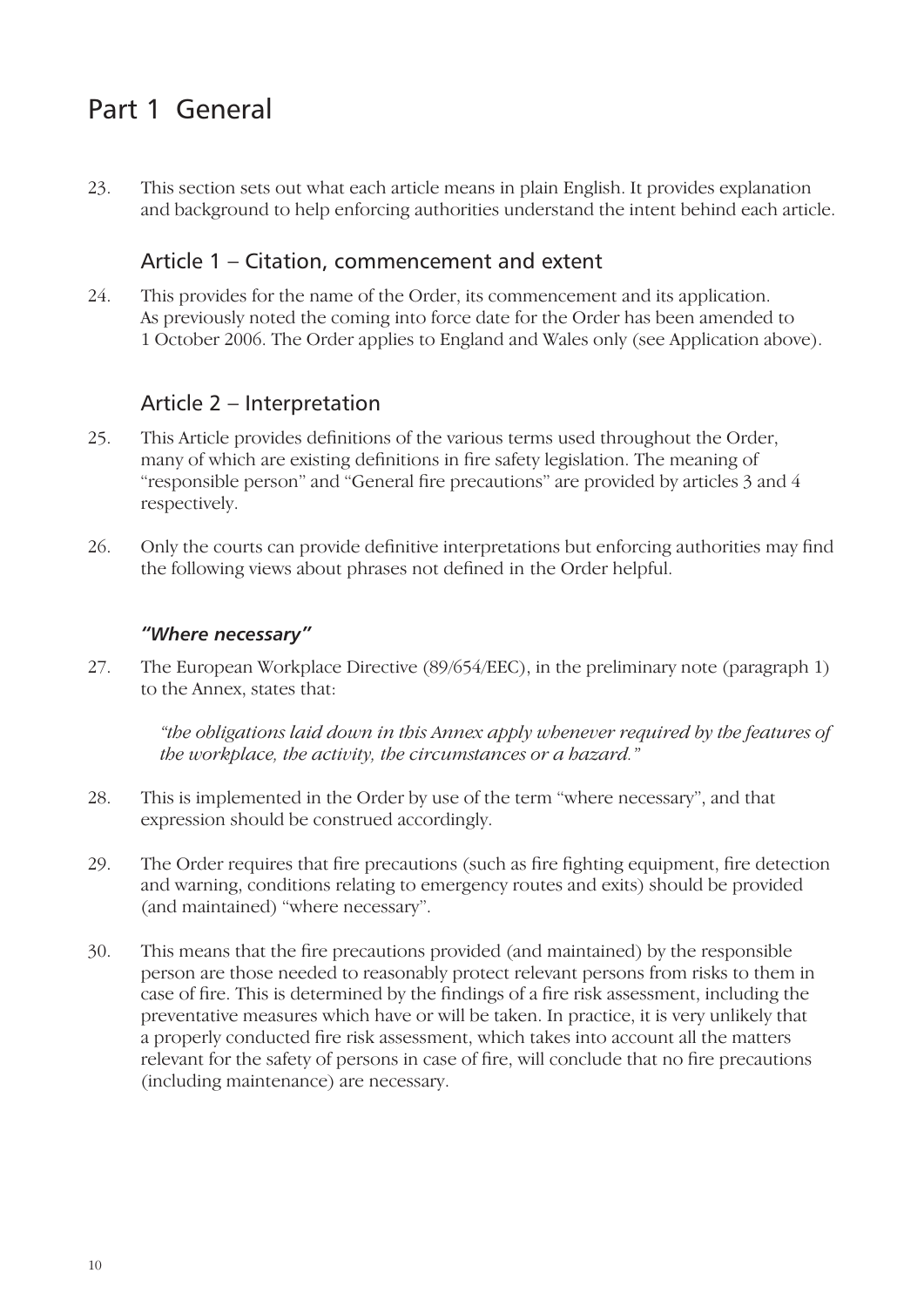#### *"Suitable and suffi cient"*

- 31. Article 9 of the Order requires the responsible person to carry out a "suitable and sufficient" assessment of the risks on the premises. What form the assessment takes will be dependent on the type and size of premises or undertaking concerned. What is suitable and sufficient for one premises will not be sufficient for another. It will be for enforcing authorities to determine whether they consider that the risk assessment is suitable and sufficient, taking into account such factors as the nature of the building and the type of undertaking. In each case the determining factor is likely to be whether fire hazards have been reasonably identified, risk reduction and mitigation carried out and residual risk appropriate protection measures (including management arrangements) implemented or proposed.
- 32. Enforcing authorities should note that the requirement for suitability and sufficiency is one and the same requirement as that in health and safety law. Detailed advice has been produced by the Health and Safety Commission as part of the *Approved Code of Practice and Guidance* to accompany the *Management of Health and Safety at Work Regulations 1999* (ISBN 0-7176-2488-9). That guidance is equally applicable to the suitability and sufficiency of risk assessments under the Order.

#### Article 3 – Meaning of "responsible person"

- 33. Article 3 defines who is the responsible person for the premises. In order to meet the obligations under EC Directives, wherever there is an employer they will continue to be responsible for the safety of their employees. In order to achieve the necessary broader coverage of the legislation beyond workplaces, the definition has been extended. Therefore, where there is no employer in any premises, the occupier or owner of the premises is the responsible person.
- 34. The responsible person will be responsible not only for the safety of employees, but for that of any person (a "relevant person", as defined in article 2) lawfully on the premises, or in the immediate vicinity of the premises and at risk from a fire on the premises.
- 35. Article 3(a) provides that in a workplace the employer is the responsible person if the workplace is under the employer's control. This reflects the Framework Directive (89/391/EEC), which imposes unconditional obligations on employers by having the ultimate responsibility for the safety of their employees in case of fire, even where others have obligations in respect of the premises.
- 36. If the premises are not a workplace, or are a workplace but are not under the employer's control, the responsible person is determined by whether the person who has control over the premises does so in connection with the carrying on of a trade, business or undertaking (whether or not for profit).
- 37. If so, article 3(b)(i) provides that the person with control is the responsible person.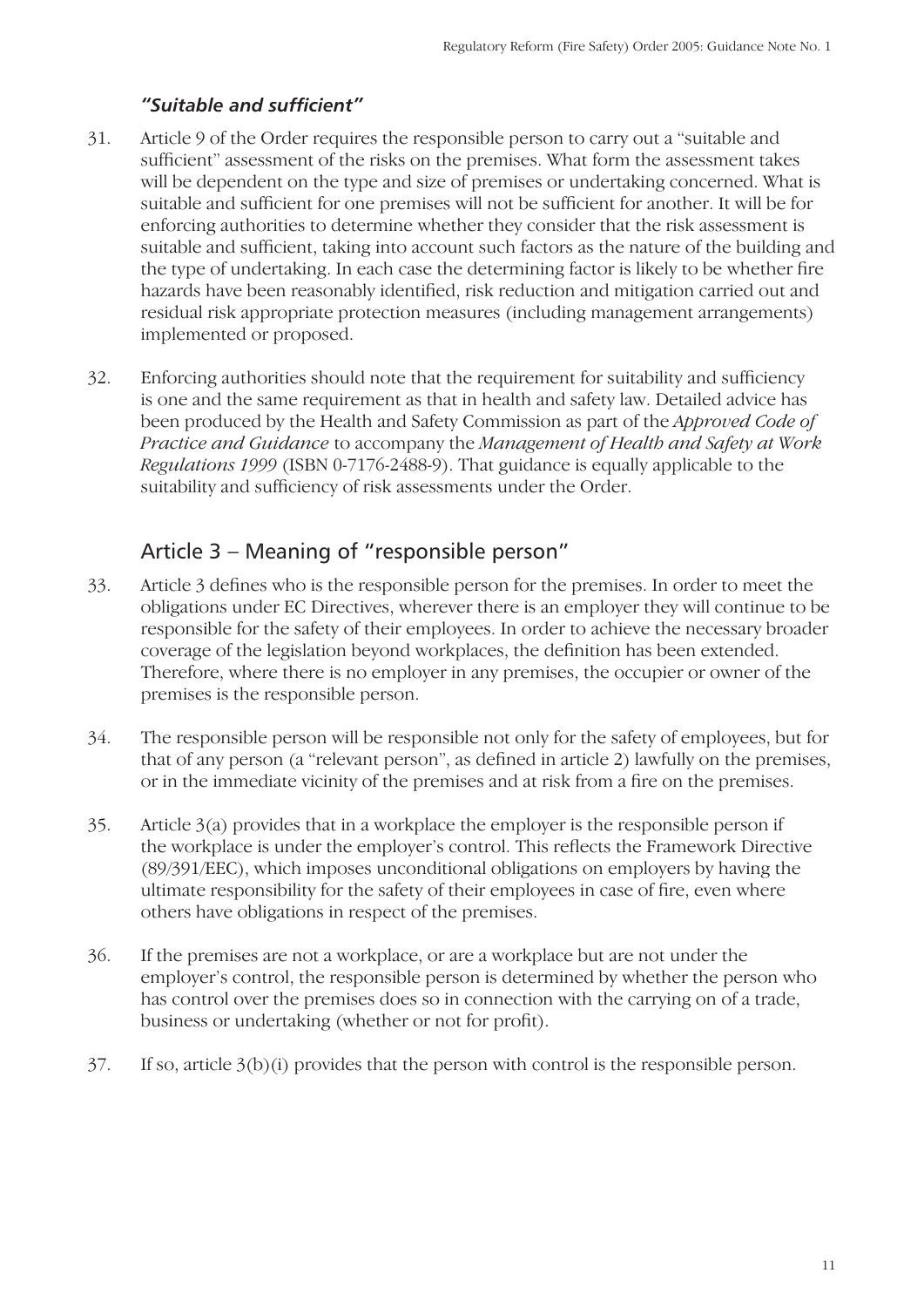- 38. If not, article  $3(b)(ii)$  provides that the owner is the responsible person. Article  $5(3)$ extends the responsible person's duties to include any other person to the extent that they have control of the premises. Under Article 5(4) any person who by virtue of any contract or tenancy has obligations of any extent in respect of maintenance of the premises (and anything in them) or the safety of the premises is to be treated to that extent as a person who has control for the purposes of Article 5(3). Enforcing authorities should note that due to the reference to the term "any contract" is not intended to be limited to those in respect of the occupation of property, eg a lease or licence to occupy, but would include, for example, a contract for the installation and/or maintenance of a fire alarm system or a fire sprinkler system.
- 39. In many cases there will be more than one person subject to the obligations of a responsible person for premises. The level of responsibility will vary according to the employment position (total responsibility for an employer) and the degree to which the person can exercise control over safety in the premises. This is a deliberate aspect of the Order to allow enforcement action to be taken against the person who is culpable and/or in a position to remedy contraventions.
- 40. In cases where there is more than one responsible person or more than one person with duties under the Order, it is expected that the enforcing authority will use its discretion in deciding what enforcement action to take and against whom that action should be taken. Enforcement action may be taken against one or more responsible persons. For example, if an employer has no control over the area or matter in question and a fire precaution is not being properly maintained by a landlord it may be more appropriate to address enforcement measures to the landlord who does have control. However, action may be appropriate against more than one person.
- 41. Enforcing authorities will wish to consider the degree of culpability and the appropriateness as to the person (or persons) against whom any necessary action should be taken. For example, where an owner's acts or omissions jeopardise the safety of employees, such as an obstruction to the means of escape, the employer, as a responsible person, must call upon the owner, who has similar obligations to cooperate and co-ordinate to do what is necessary in line with their responsibilities as responsible persons. Even so, despite the absolute duty of the employer, where that employer has acted reasonably and can demonstrate that fact and where the fault lies with the owner it would be reasonable to consider taking action against the owner alone.

## Article 4 – Meaning of "general fire precautions"

42. Article 4 sets out the main general fire precautions requirements with respect to fire-fighting and fire detection, emergency routes and exits, and their maintenance, including measures to mitigate the effects of fire. However, those safety measures provided in a workplace in order to prevent or reduce the likelihood of fire arising directly from a work process (including the storage and use of dangerous substances, goods or materials) or to reduce its intensity, will remain within the remit of Health and Safety legislation. The principles of reduction of risk remain and the overarching objective of the Order is to ensure that relevant persons are safe from fire and enforcing authorities must act towards this objective.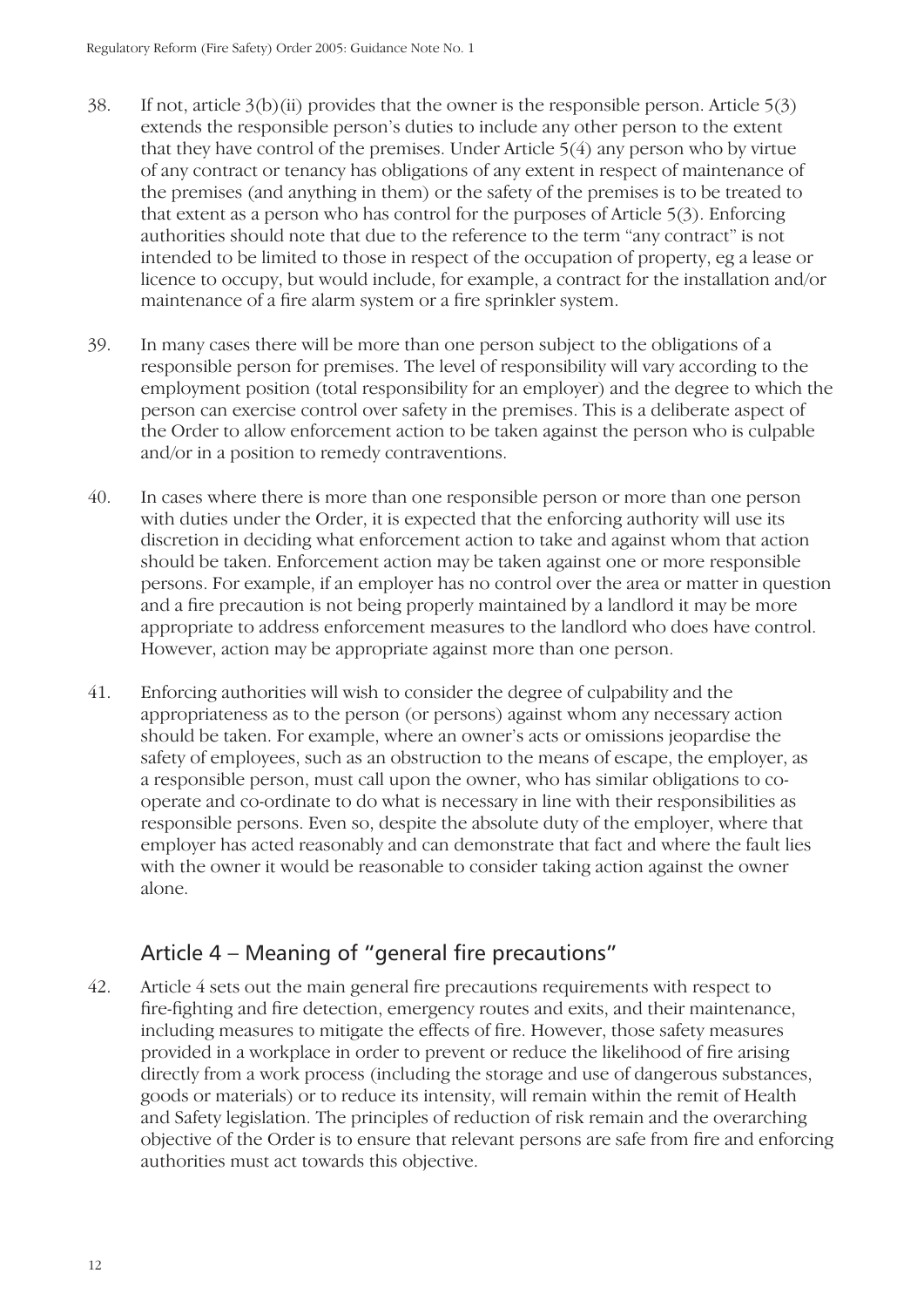- 43. The purpose of article 4 is to create a clear demarcation between general fire precautions and other special precautions related to work processes.
- 44. Nonetheless some areas of doubt will inevitably arise. Enforcing authorities are advised to seek local agreement with general health and safety enforcing authorities according to the circumstances of individual cases and where necessary advise Communities and Local Government of areas of doubt or cases where agreement cannot be reached. An agreement has been put in place between the HSE and CFOA with regard to this and wider issues eg special premises etc which has been issued by the HSE.

## Article 5 – Duties under this Order

45. This article sets out the duty imposed on the responsible person (and others) to ensure that the requirements of the Order and any Regulations made under it are complied with in the premises. Article 5 implements the European Workplace Directive giving employers the unconditional duty for ensuring the safety of their employees. The article imposes similar duties on persons other than the responsible person (see article 3).

#### Article 6 – Application to premises

- 46. Article 6 provides that, subject to certain exceptions clearly listed in the legislation, the Order will apply to all premises. Particular attention is drawn to the definition of "domestic premises" where article 31 is the provision relating to prohibition notices: it is the sole exception to the rule that the Order does not apply to domestic premises used for domestic purposes.
- 47. Article 6 disapplies the Order in relation to certain means of transport. In respect of those means not disapplied under that article, article 7(2) disapplies articles 9(2), 12, 16, 19(3) and 22(2) in relation to the use of means of transport for dangerous substances, which are covered by international and European Directives legislation, except for any means of transport which is intended for use in a potentially explosive atmosphere. In practice, this means only vehicles not used on the public highway are likely to fall within the scope of the Order (e.g. forklift trucks or "cherry-pickers" used in a warehouse).

## Article 7 – Disapplication of certain provisions

- 48. The requirements of articles 9(4) and (5) and 19(2), relating to risk assessments and the provision of information about such assessments, do not apply to young persons employed in a family undertaking who work occasionally or carry out short-term work regarded as not being harmful, damaging, or dangerous. It is considered overly burdensome to impose detailed requirements on family undertakings to carry out detailed risk assessments in relation to young persons where there is no likelihood of harm or damage.
- 49. Where the responsible person is not an employer, ie he or she is simply an owner or occupier of premises, then the duties under article 19, to provide information to employees, and under article 21, in relation to the provision of safety training for employees, do not apply.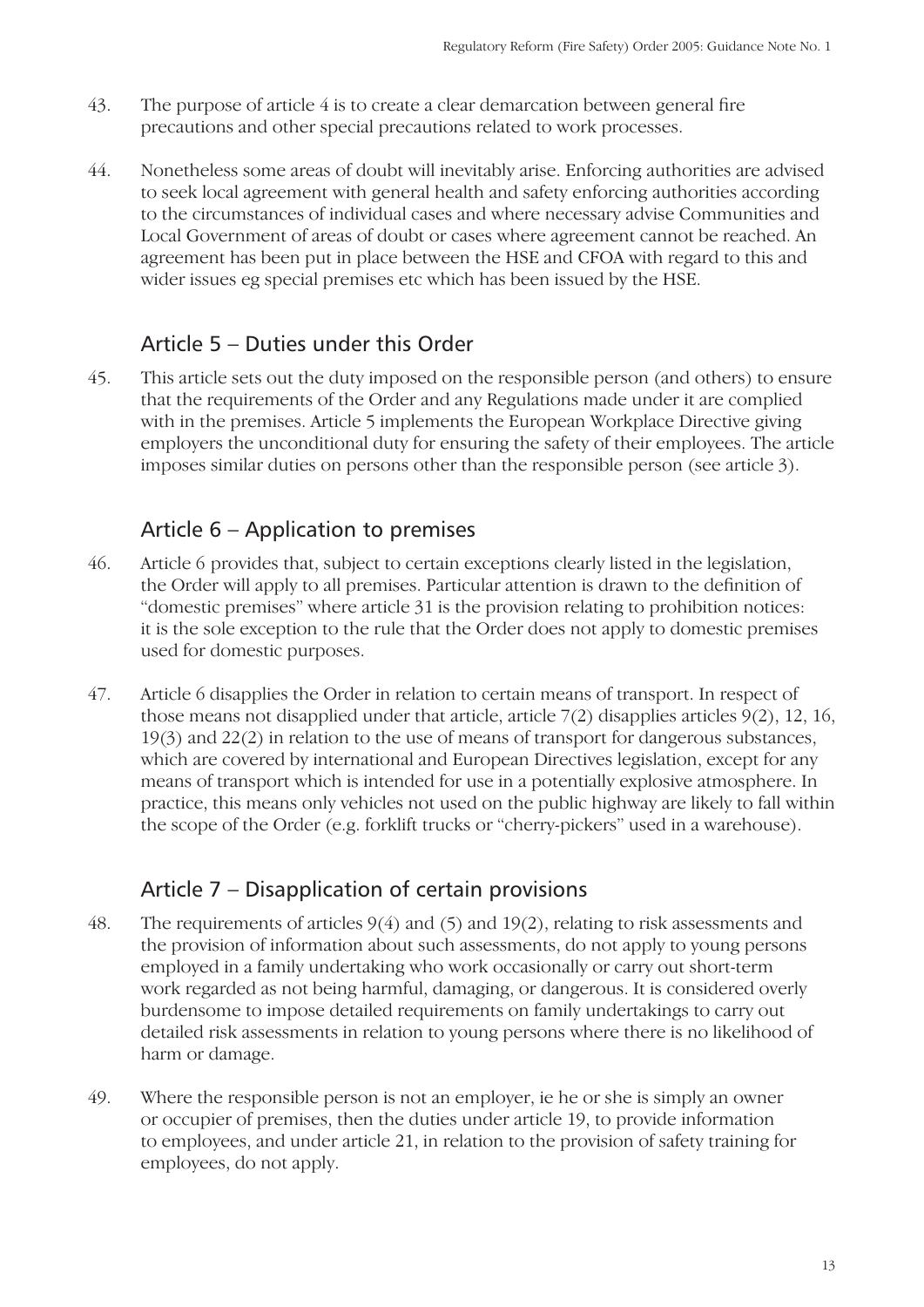- 50. Fire safety duties under this Order do not apply to the extent that they prevent any member of the emergency services, HM and visiting armed forces, or the police force from carrying out their duties. This does not mean that there is a blanket exemption in respect of the armed forces and emergency services.
- 51. The requirement in article 14(1)(f) not to lock emergency doors in such a way that they cannot be readily opened in the event of an emergency does not apply to a prison, remand centre, detention centre or youth custody centre or any other premises used for keeping persons in lawful custody or detention.
- 52. But the last two disapplications are overriden by a requirement that the safety of relevant persons, including those in custody, should be safeguarded as far as is possible.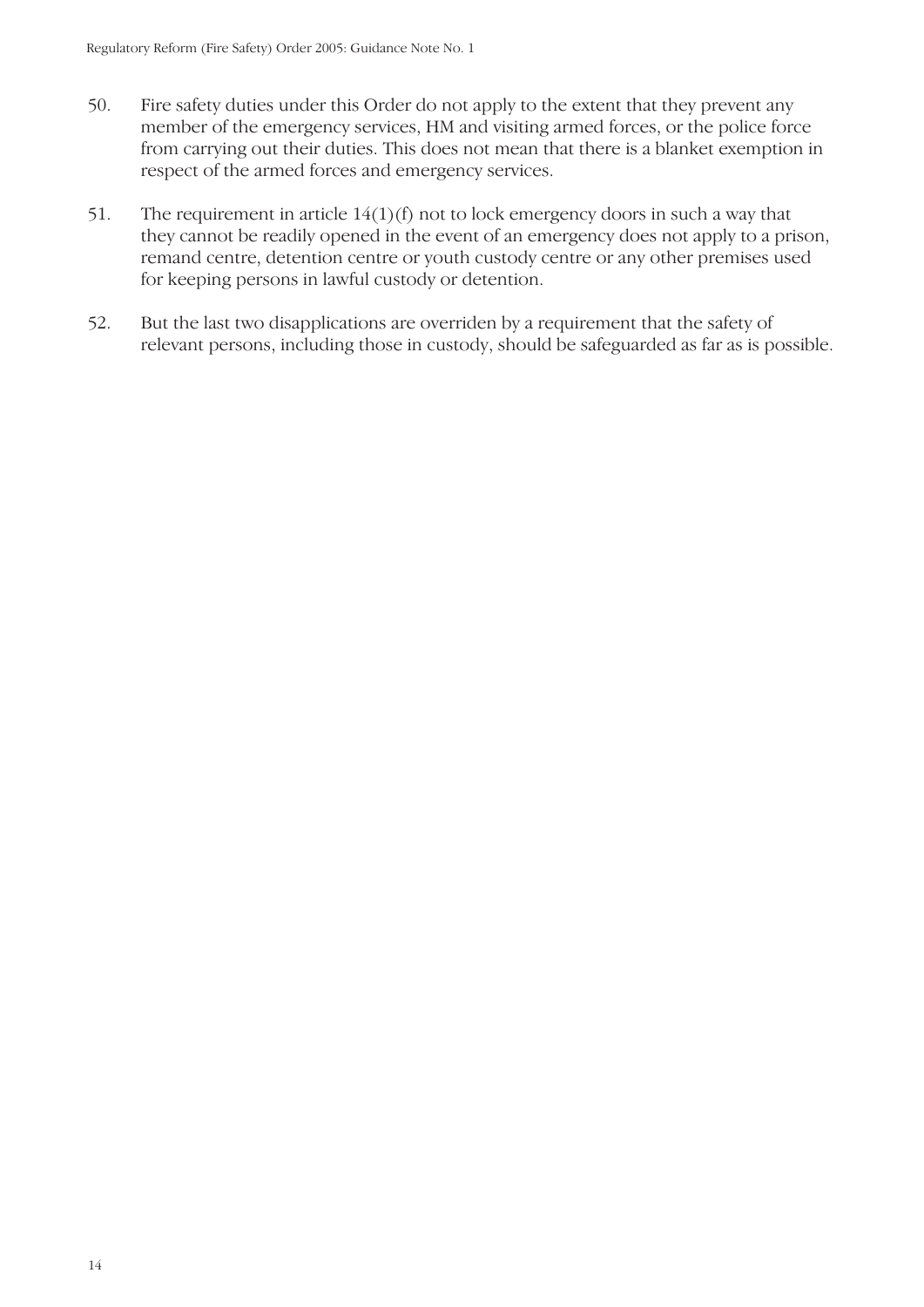# Part 2 Fire Safety Duties

#### Article  $8 -$  Duty to take general fire precautions

- 53. This article imposes on the responsible person the duty to implement the preventive and protective measures which have been evaluated in the risk assessment. This article reflects the principles of the European Framework and Workplace Directives – to assess the likelihood of fire and its consequences for those in the workplace and to take appropriate measures to reduce or eliminate such risks.
- 54. By virtue of this article, the responsible person is under a duty to ensure that general fire precautions are in place to ensure the safety of any of his employees, or of any relevant persons who are not his employees.
- 55. The duty imposed is very similar to that imposed by the general duties of the Health and Safety at Work Act 1974. Employers, self employed persons and other responsible persons must ensure, so far as is reasonably practicable, that general fire precautions are in place for the safety of any of their employees and other relevant persons.<sup>8</sup>

#### Article 9 – Risk Assessment

- 56. The responsible person must make a suitable and sufficient assessment of the risks to which relevant persons are exposed for the purpose of identifying the measures they need to take to comply with the requirements and prohibitions imposed on them by the Order. The nature of the assessment will vary according to the type and use of the premises, the persons who use or may use the premises, and the risks associated with that use. A risk assessment should be reviewed regularly by the responsible person to keep it up to date, valid and to reflect any significant changes that may have taken place.
- 57. The Order contains a requirement to record the "prescribed information" if five or more persons are employed in order to maintain consistency with health and safety legislation. The prescribed information comprises the significant findings of the risk assessment (including the measures taken or to be taken, eg training and maintenance, consultation and co-ordination) and any group of persons identified as being especially at risk. Under the Order, the threshold of five or more persons includes those employees who may work from or in another place away from the premises concerned, for example an employer with three shops, each of which has two staff would employ six people and thus be under a duty to record the risk assessment for each shop.
- 58. The responsible person must also keep a record if the premises are subject to any statutory licence, or if required by an alterations notice under the Order in relation to the premises.

<sup>8</sup> Further guidance is available at www.hse.gov.uk/theory/alarp.htm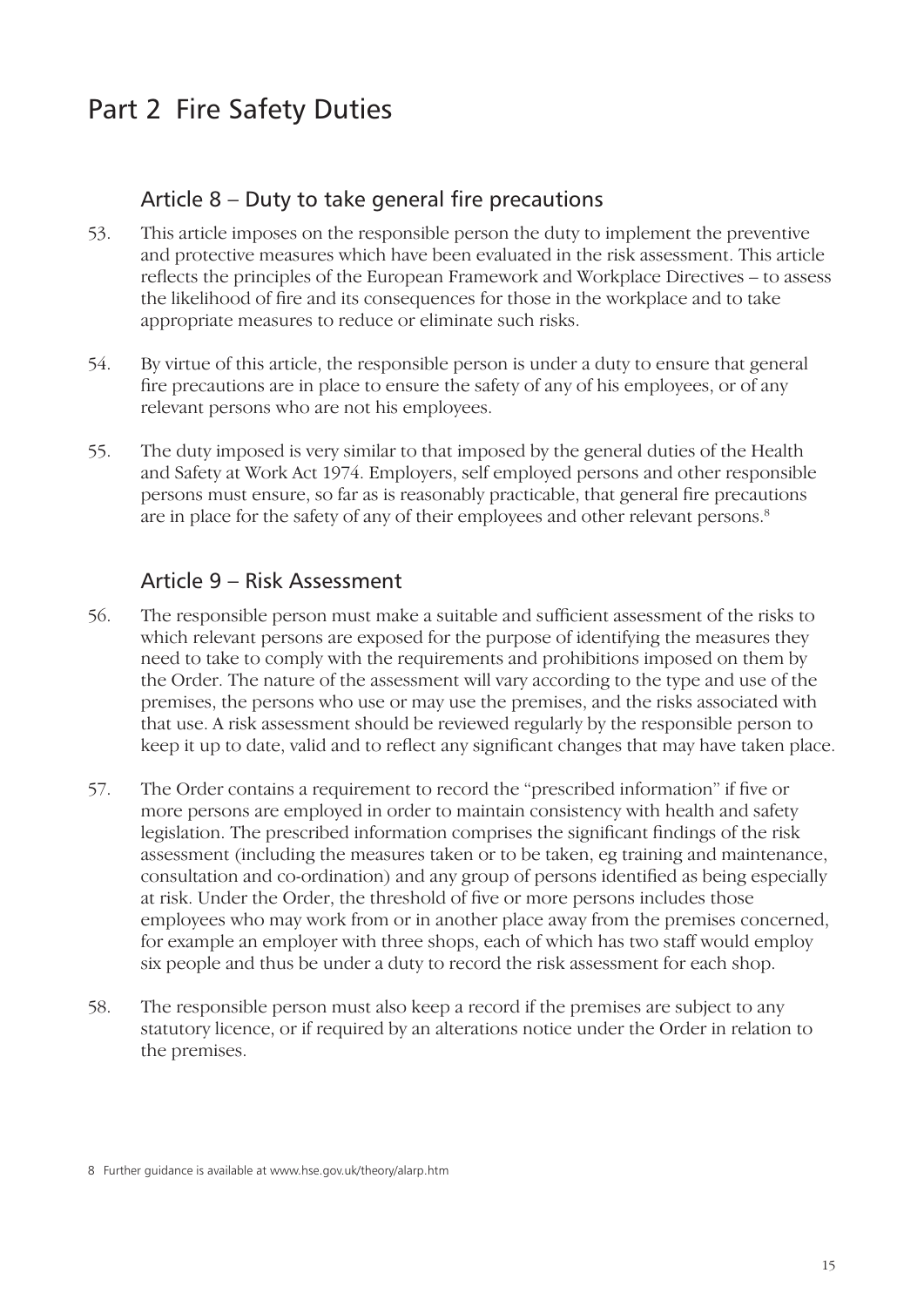- 59. Where a dangerous substance, as defined in article 2 of the Order, is present in or on the premises the risk assessment must include consideration of all the matters listed in Part 1 of Schedule 1. These include the amount of the substance and its hazardous properties and the circumstances of the work including the work processes, use and storage.
- 60. The responsible person must not employ a young person unless they have made or reviewed a risk assessment, which must have particular regard to the risks to young persons. The responsible person must take particular account of the matters listed in Part 2 of Schedule 1 to the Order. It should be noted that the Order uses two terms "child" being a person who has not yet attained compulsory school leaving age (16 or the end of the school year in which they will become 16) and "young person" being a person (including a child) under the age of 18.
- 61. For the avoidance of doubt, it is accepted that other persons may record the prescribed information at the request of, and on behalf of, the responsible person. In such cases this may be accepted as being recorded by the responsible person. If a responsible person relies on a risk assessment carried out on their behalf by a person who is competent to carry out such a risk assessment, it may be a strong mitigating factor if the responsible person is prosecuted for an offence under article 32, although it will not relieve the responsible person from criminal liability. For the avoidance of doubt, enforcement action is taken against the responsible person, not the contractor. A contractor may well be liable to the responsible person in contract or tort for a negligently carried out risk assessment, but that is outside of the scope of this guidance.
- 62. The suitability of a risk assessment and its recording is partly reliant on its ease of understanding. In some buildings, particularly in complex buildings, the risk assessment may need to incorporate plans showing the general fire precautions arrangements – this may be where it is not possible to identify matters clearly in the narrative of the risk assessment. There is nothing in the Order which would directly compel a responsible person to create new plans. However, for some complex buildings a risk assessment will not be suitable and sufficient or properly recorded without additional plans. Similar considerations will apply in respect of article 11(1) and other articles which require information or arrangements to be recorded. Enforcing authorities should therefore seek practical solutions with the responsible person where such plans are not adequate.

## Article 10 – Principles of prevention to be applied

- 63. Where the responsible person implements any preventive and protective measures by way of taking general fire precautions they must do so on the basis of the principles specified in Part 3 of Schedule 1 to the Order. These principles express the ethos of the Order as a prevention- and mitigation-based regime where actually preventing fire and mitigating its effects when it happens are as important as means of escape and allied traditional fire precautions.
- 64. Enforcing authorities should ensure that risk assessments have adequately taken these principles into account.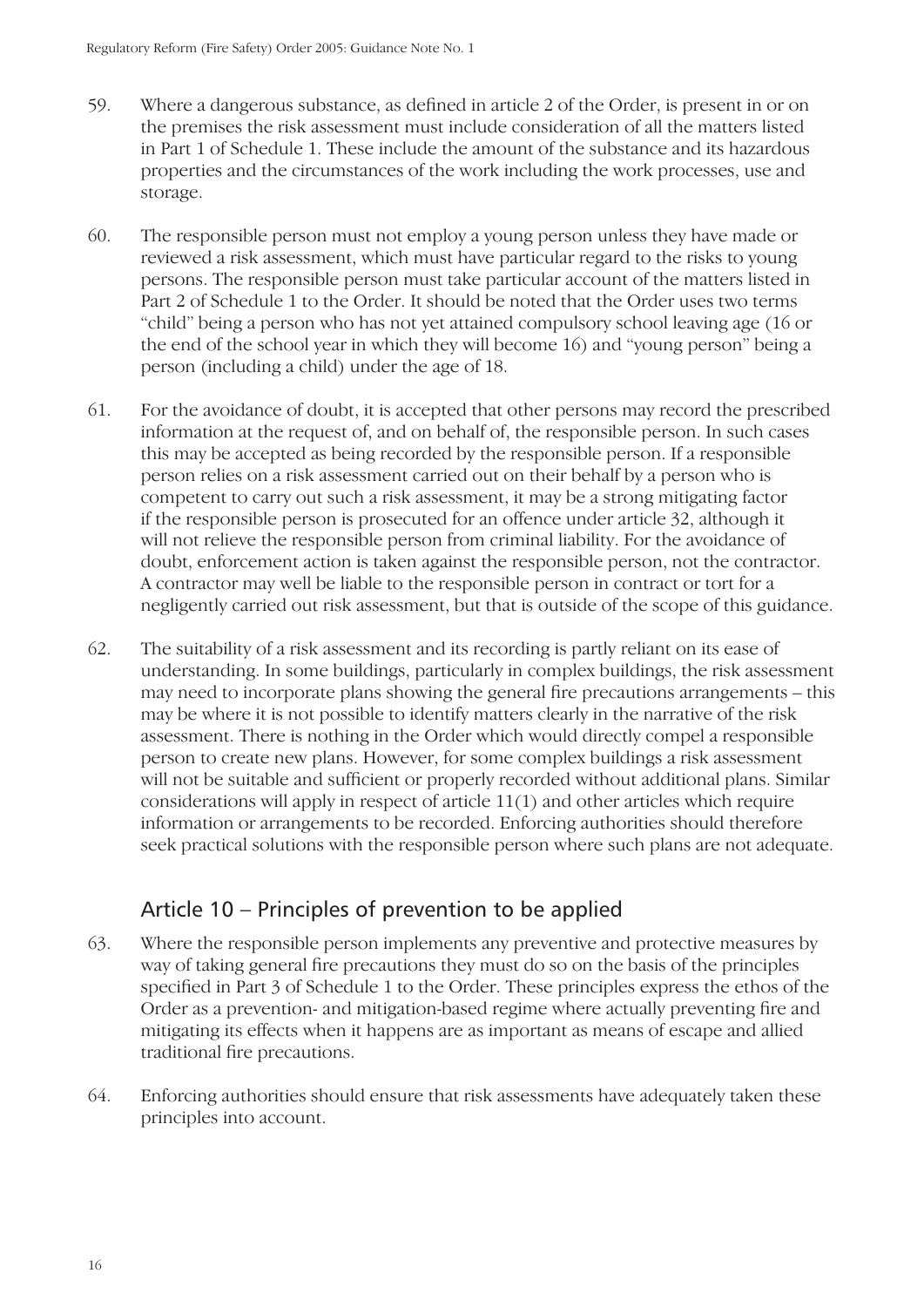- 65. It should be noted that mitigation of the effects of fire and prevention of spread of fire are specifically cited in the definition of general fire precautions under article 4. Enforcing authorities must consider whether the responsible person has done everything reasonably practicable to reduce the risk of fire and of fire developing if it breaks out.
- 66. In following some of these measures the responsible person will need to consider health and safety regulations and measures regarding work processes and dangerous substances. Close liaison by enforcing authorities with general health and safety enforcing authorities is advisable.

#### Article 11 – Fire safety arrangements

- 67. Under this article, the responsible person must make and implement arrangements for planning, organising, controlling, monitoring and review of the preventative and protective measures required by the Order. This gives rise, in the first instance, to the requirement for an emergency plan including the measures for ensuring the effective operation of the plan and for ongoing checks of the appropriateness of the plan and other measures.
- 68. These arrangements will typically also relate to measures required by means of other articles, such as those for the appointment of competent persons to assist (organisation and control), the need to review the assessment (monitoring) and so forth. The purpose is to require effective management control of the fire safety arrangements in the premises. Enforcing authorities should take particular note of the need for arrangements made by the responsible person to be 'appropriate, having regard to the size of [an] undertaking and the nature of its activities'. This will also include the hazards and risks that are present.
- 69. The arrangements must be recorded where five or more persons are employed (whether in one location or spread over a number of locations), a licence is in force, or an alterations notice requiring such a record is in force in relation to the premises.

## Article 12 – Elimination or reduction of risks from dangerous substances

- 70. Where a dangerous substance is present on premises, the responsible person must ensure that risk related to the presence of the substance is either eliminated or reduced so far as is reasonably practical, doing so by replacing the dangerous substance or its use with something else that reduces the risk. Where this is not reasonably practical, the responsible person must, as far as is reasonably practical, apply measures consistent with the risk assessment and appropriate to the nature of the activity, in order to control the risk and mitigate the detrimental effects of a fire.
- 71. Enforcing authorities are reminded that the coverage of the Order, including this article, is general fire precautions (as defined) required due to the presence of a dangerous substance. This does not extend to special technical and organisational measures related to the reduction of risk from work processes which are dealt with under health and safety legislation, enforced by the HSE.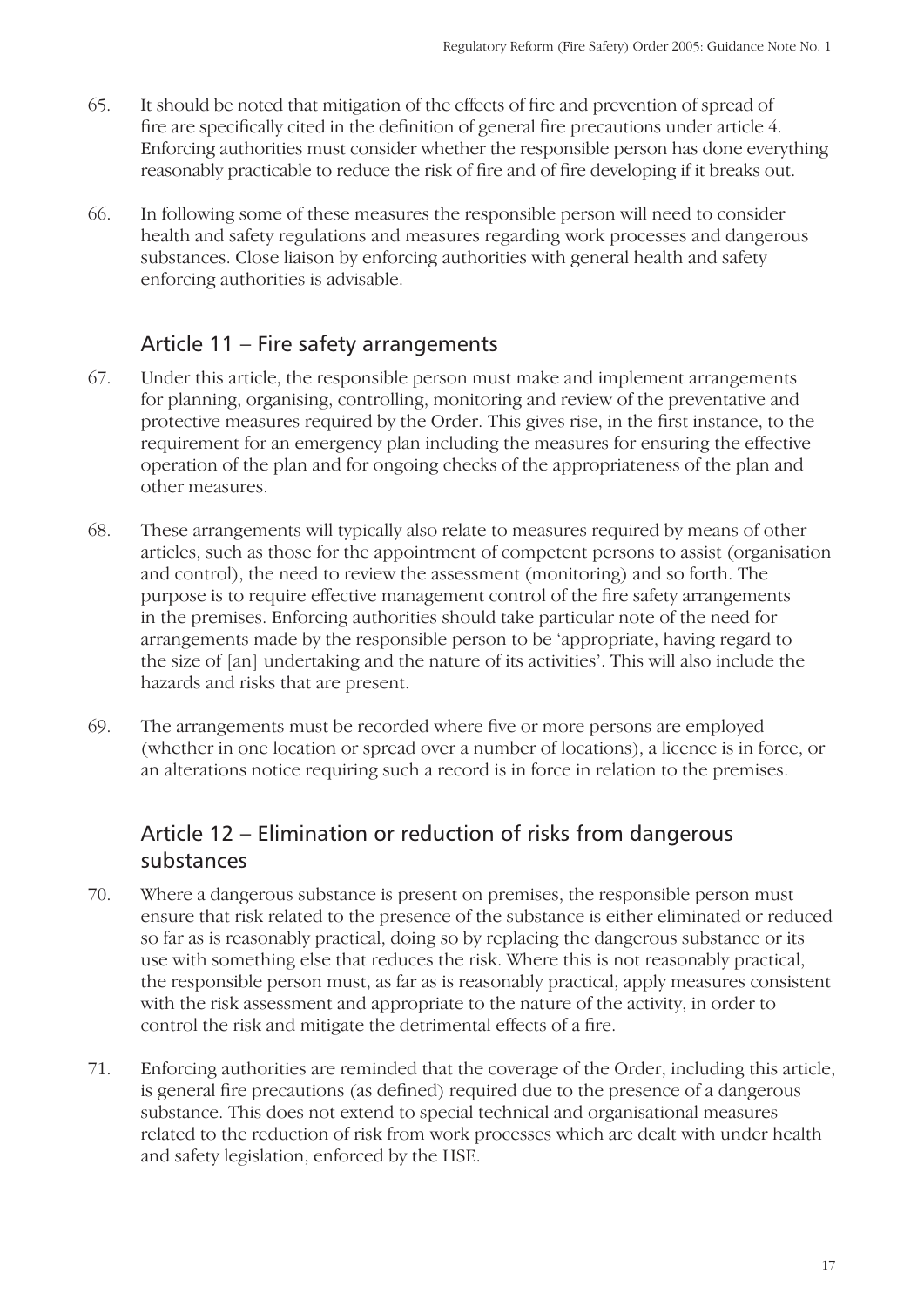# Article  $13$  – Fire-fighting and fire detection

- 72. Where necessary to ensure the safety of persons in case of fire (whether due to the features of the premises, the activity carried on there, any hazard present, or any other relevant circumstances), the responsible person must ensure that the premises are, to the extent that it is appropriate, equipped with fire-fighting equipment and with fire detectors and alarms. Any non-automatic fire-fighting equipment must be easily accessible and, where necessary, indicated by signs.
- 73. Fire-fighting equipment should be considered as a means of both prevention and protection. For example, preventing a small fire growing out of control and spreading beyond the area of origin, affecting the means of escape and posing a risk to relevant persons. It is likely therefore that some form of fire fighting equipment will be necessary in almost all cases.
- 74. The responsible person must, in order to safeguard the safety of all relevant persons, nominate competent persons to implement fire-fighting measures. In the case of HMOs, the Local Housing Authority and the Fire and Rescue Authority should consult on the most appropriate measures. They must establish necessary contacts with the emergency services particularly in relation to fire-fighting, rescue work, first aid and emergency medical care. Those contacts should include discussion of information the emergency services may need to render effective emergency assistance. Fire and Rescue Authorities may wish to integrate such contacts with their duties under section 7(2)(d) of the Fire and Rescue Services Act 2004.

#### Article 14 – Emergency routes and exits

- 75. Where necessary for the purpose of safeguarding the safety of relevant persons in case of fire, the responsible person must ensure all emergency exits and routes to emergency exits are kept clear and available at all relevant times. The extent of the emergency routes and exits necessary will be determined by the findings of the risk assessment, taking full account of all the relevant circumstances of the premises.
- 76. Enforcing authorities will need to make a judgement, based on professional experience and use of relevant guidance and benchmark standards, to assess whether taking into account the residual risks that remain in the premises, the means of escape available for use are suitable and sufficient in the circumstances of the case to allow safe escape from the premises to a place of safety, in the event of a fire. In particular, enforcing authorities may wish to advise landlords of the need to maintain adequate security relating to fire doors.
- 77. All emergency routes and exits must lead as directly as possible to a place of safety and be adequate for everyone to escape quickly and safely. Article 14(2) sets out the measures for securing that the means of escape can be safely and effectively used at all relevant times, eg fire protection to escape routes, emergency lighting, etc. The risk assessment should identify any person for whom special evacuation arrangements may need to be made by virtue of their age, state of health and physical and mental abilities, or, in some circumstances, their location and activity on the premises.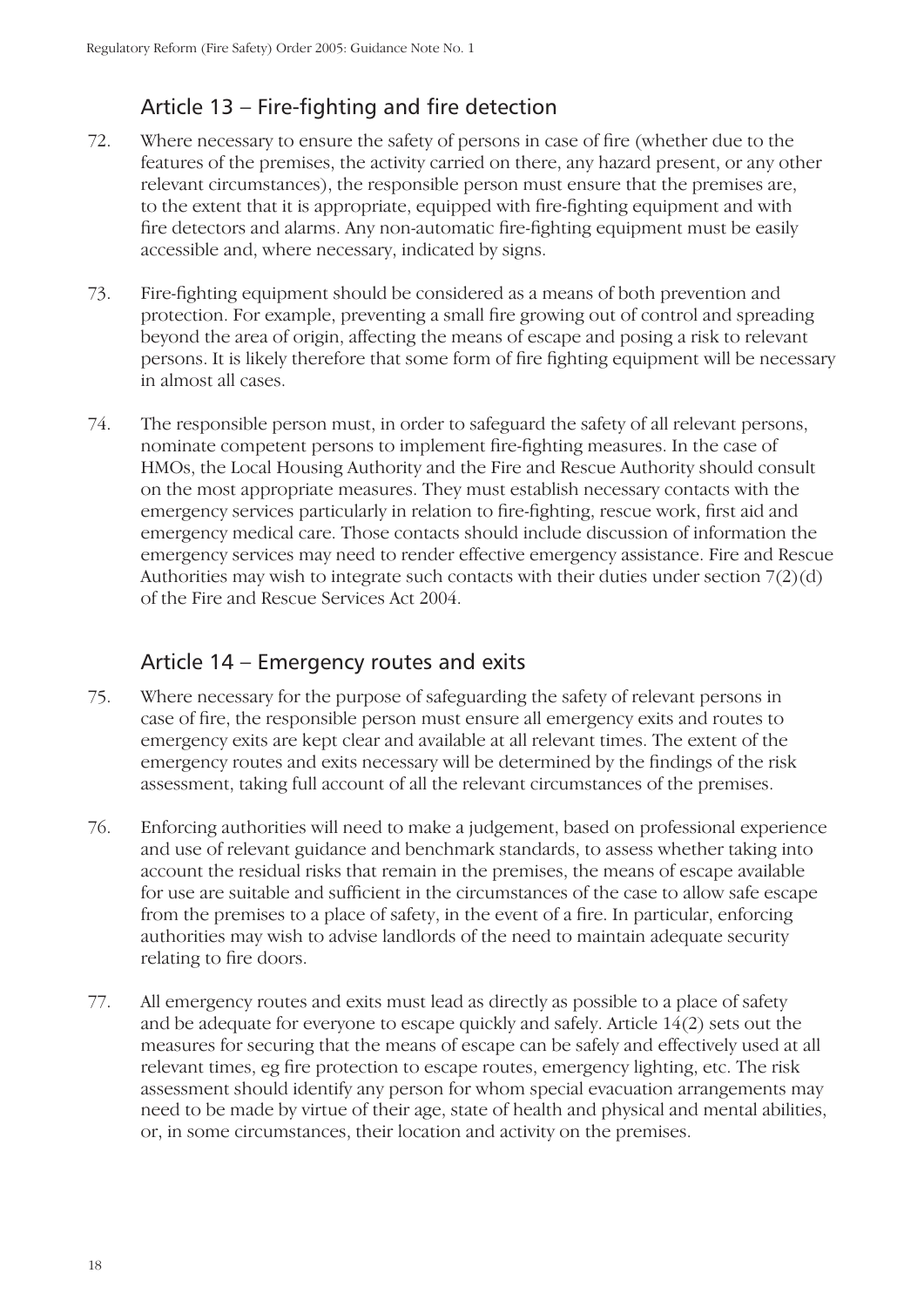# Article 15 – Procedures for serious and imminent danger and for danger areas

- 78. The responsible person is under a duty to provide appropriate procedures to be followed in the event of serious and imminent danger from fire to relevant persons. He must nominate a sufficient number of competent persons to implement these procedures to ensure the safety of all relevant persons. The procedures must be supported by appropriate training and instruction including safety drills (see articles 16 and 18–21). The Order defines a place of safety as "in relation to premises, means a safe area beyond the premises." This definition is intended to make it clear that an area such as an internal courtyard enclosed by a building from which no further escape can be made without re-entering the building should not be regarded as a place of safety. However, it is recognised that where further movement is possible from an area which offers temporary protection from the fire to a place where relevant person will no longer be affected by the fire at all, ie a place away from the premises, that area may be regarded as a place of reasonable safety (the area away from the premises where relevant persons are no longer at risk being regarded as places of total safety). These phrases are explained in the published guidance documents listed in the section about article 50.
- 79. It is for the enforcing authority to make a judgement as to whether the responsible person has established an adequate emergency plan. Such a plan (which may include diagrams or drawings) will include requirements to inform persons of the nature of the hazard and of the steps to be taken to protect them, to stop work immediately and proceed to a place of safety, and to prevent the resumption of work where a serious danger still exists.

#### Article 16 – Additional emergency measures in respect of dangerous substances

- 80. This article imposes various duties on the responsible person to make sure that employees and other relevant persons are safe in the event of an accident or emergency involving dangerous substances. The definition of relevant persons means any person (including the responsible person) who is or may be lawfully on the premises and any person in the immediate vicinity of the premises who is at risk from a fire on the premises. In the case of an accident or emergency involving dangerous substances the immediate vicinity could be quite wide, it is not defined in the Order as it will vary from building to building.
- 81. The responsible person is required to provide information on emergency arrangements to the accident and emergency services to enable them to prepare their response to an incident, and to display this information, unless the results of the risk assessment make this unnecessary. In the event of fire, the responsible person must ensure that immediate steps are taken to mitigate the effects of the fire, restore the situation to normal, and inform relevant persons who may be affected. The responsible person must also ensure that only essential personnel are permitted in the affected area, and they are issued with protective equipment and clothing, and safety equipment.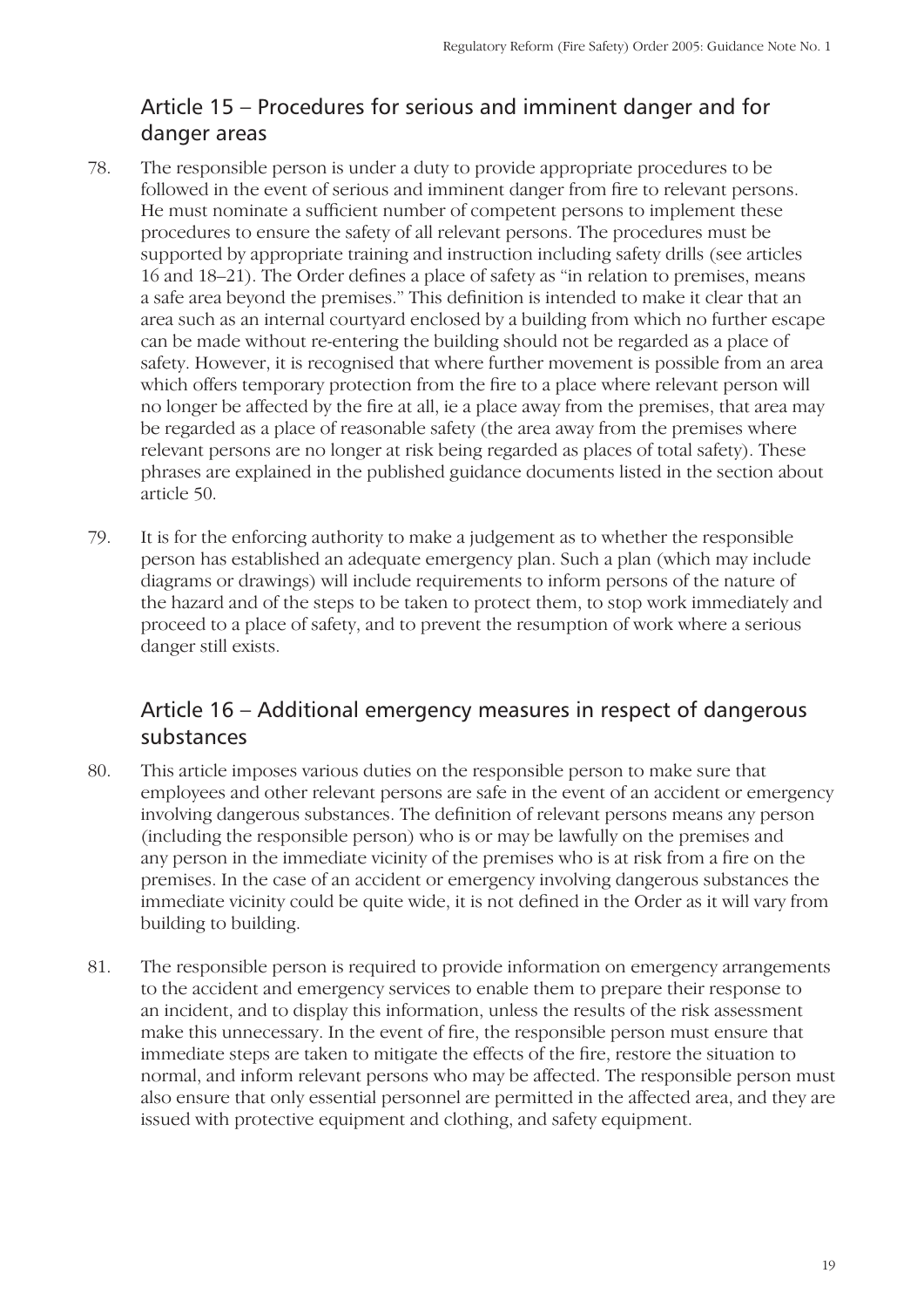82. These obligations do not apply, however, where the risk assessment shows that the quantity of dangerous substances is such that the risk to relevant persons is only slight.

#### Article 17 – Maintenance

- 83. The responsible person must ensure, where necessary in order to safeguard the safety of relevant persons, that the fire precautions are maintained in good working order (see also article 38, about protection of fire-fighters). This includes any facilities which have been provided under Building Regulations, the Housing Act 2004 or other legislation such as local Acts; and including any enactment repealed or revoked by the Order. Risk assessments, as required by article 9, should include references to maintenance. Enforcing authorities must consider the suitability and sufficiency of any risk assessment that does not address the matter of maintenance where there is the possibility of persons other than the employer/occupier being capable of omissions affecting and negating the effectiveness of the fire precautions. It is suggested that in such instances enforcing authorities could reasonably expect that any contract or tenancy agreement would contain such clauses that would enable the responsible person to show that acts or omissions which cause the effectiveness of fire precautions to be negated, and which place relevant persons at risk, may result in criminal liability.
- 84. The responsible person(s) for parts of the premises to which the Order applies may make arrangements with the occupier of parts to which the Order does not apply (e.g. domestic accommodation) for the purposes of ensuring the maintenance requirements of the Order are met. This applies to HMOs and purpose-built flats.
- 85. Occupiers of private domestic premises in such buildings are required to co-operate with the responsible person where the latter needs to maintain a common fire precaution. Although no direct offence is associated with a failure by the occupier of private domestic premises to co-operate with a landlord etc, any contract/agreement (whether in terms of a lease, tenancy or licence agreement) should allow access to the responsible person to enable him to maintain any fire safety provisions extending from the common parts to the domestic premises.
- 86. Enforcing authorities are expected to enforce the duties and in doing so seek appropriate evidence that where fire precautions extend beyond parts of premises to which the Order applies, arrangements are in place for those common precautions to be maintained.
- 87. Enforcing authorities are expected to use their professional judgement in evaluating the maintenance of any equipment and devices provided in accordance with the risk assessment to protect all relevant persons in and around the premises from the dangers of fire, eg fire extinguishers, fire suppression systems, alarm systems and emergency lighting. Enforcing authorities should be aware that there may be more than one responsible person who has duties to maintain premises and any facilities, equipment and devices provided in respect of the premises covered under this Order.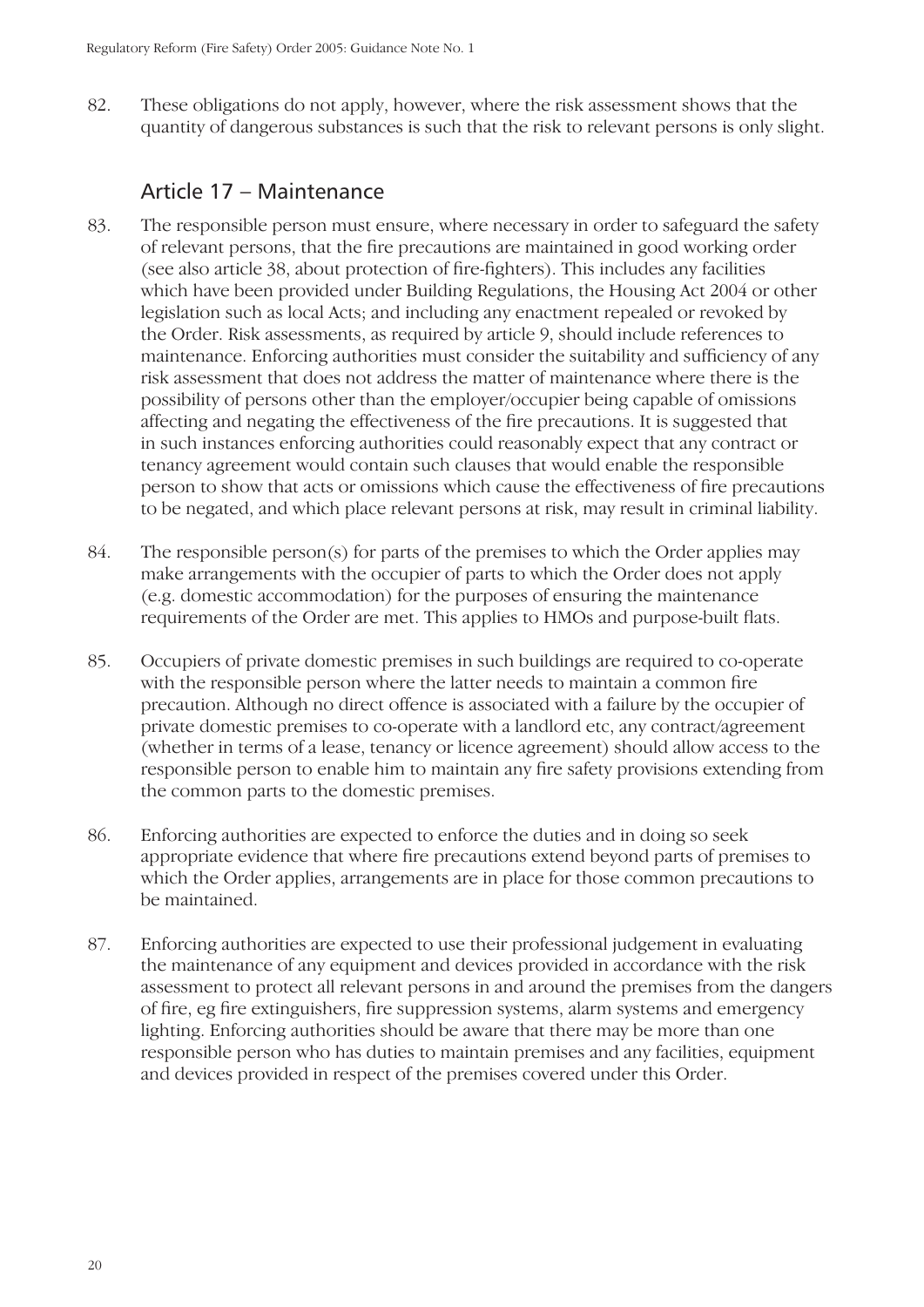## Article 18 – Safety assistance

- 88. The responsible person must, subject to the exceptions in paragraphs (6) and (7), appoint one or more competent persons to assist them in undertaking the measure they need to take to comply with the requirements and prohibitions of this Order. A responsible person can nominate themselves. A self employed person is not required to nominate if he or she is competent for the role to be undertaken. Similarly where individuals are in partnership and one of the partners is competent, the requirements do not apply. In each case the overarching criterion is that the appointed person has appropriate competence for the role they are to undertake. It should be noted that the responsible person cannot devolve their personal responsibilities to a consultant or employee.
- 89. A competent person is someone who has sufficient training and experience or knowledge and other qualities to enable them to properly assist in the undertaking of preventative and protective measures. The level of necessary competence will vary according to the nature and complexity of the premises. Basic training or use of recognised guidance together with reasonable knowledge of the premises may well be sufficient for many micro, small and medium sized premises. However where the premises are higher risk, large or complex a higher level of competence is likely to be necessary.
- 90. The need for specific competence in specialist areas such as installation and maintenance of computerised fire detection and warning systems or designed fire engineered safety measures should be considered. Although third party accreditation schemes can give a reasonable indication of competence in a given specialist area, other means can be used. Care should be taken to ensure that where an non-accredited company is used, the level of competence is not compromised.
- 91. The responsible person should make arrangements for ensuring adequate co-operation between the nominated competent persons and ensure that the number of persons appointed are adequate, having regard for the size of the premises and the risks to which relevant persons are exposed.
- 92. The responsible person is under a duty to ensure that any competent person they appoint is given such information as is necessary to enable that person properly to carry out his functions.
- 93. In exercising their role, enforcing authorities will wish to seek reasonable evidence of competence of the person appointed by the responsible person to carry out their functions under article 18(1). This may be by reference to results in the premises (which ideally should show effective compliance) or by reference to other means such as third party accreditation, training records or demonstrable use and understanding of appropriate guidance.

#### Article 19 – Provision of information to employees

94. The responsible person must ensure that his employees are given comprehensible and relevant information about the risks to them that have been identified and the precautions taken to ensure their safety. The requirement to provide detailed information under this article does not extend beyond employees.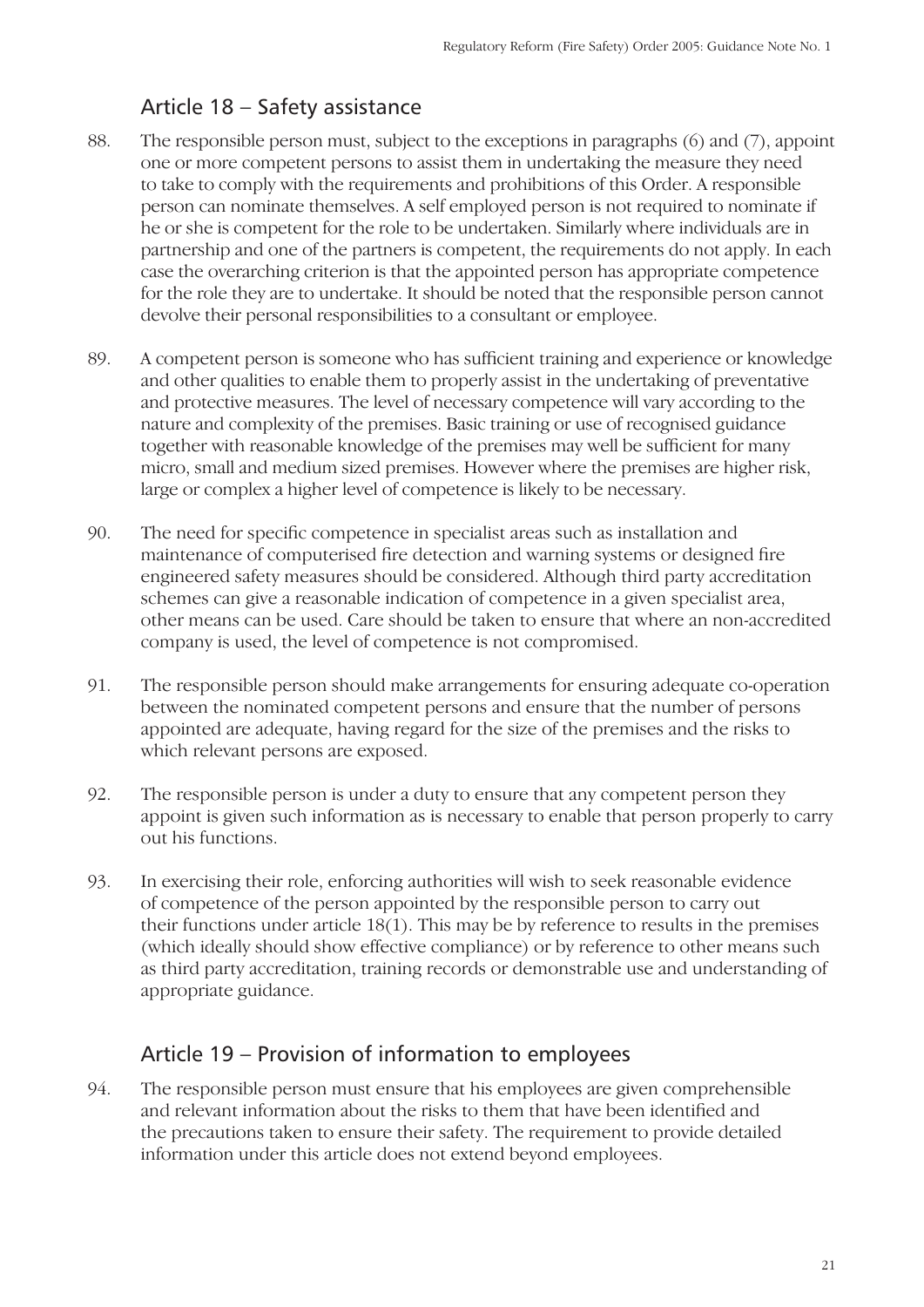- 95. However, taking into account the general duty of care under article 8 together with specific requirements under the Order, such as articles 4 (definition of general fire precautions) and 15 (procedures for serious and imminent danger etc) appropriate information (and where necessary, instruction) such as fire action notices and information about particular hazards should be drawn to the attention of other relevant persons, for example, to guest house/hostel occupiers, visiting workers, contractors, and tenants. Attention is also drawn to the *Fire Safety Risk Assessment Supplementary guide: Means of Escape for Disabled People*.
- 96. The responsible person must, before employing a child, provide the parent of the child with comprehensive and relevant information on the risks to that child that have been identified; the preventive and protective measures in place; and the steps that have been taken to inform all other relevant persons arising out of or in connection with the conduct of his premises.
- 97. Where a dangerous substance is present on the premises, the responsible person must provide the details of the substances to employees. Details include the name of the substance, access to any relevant safety data sheets, and legislative provisions concerning the hazards of any such substance. The information on the substances must take account of significant changes in the activity carried out or methods or work used by the responsible person, and be provided in a manner appropriate to the risk as identified in the risk assessment. He must also provide details of the significant findings in the risk assessment.

## Article 20 – Provision of information to employers and the self-employed from outside undertakings

- 98. The responsible person must notify other employers whose employees work in or around his premises of any risks, and of preventive and protective measures. They must give any other non-employees or self-employed persons appropriate instructions and information on risks. The responsible person must also ensure that the employer of other employees working on the premises, and any person from an outside undertaking working on the premises, is notified so as to be able to identify the persons nominated to implement evacuation procedures.
- 99. However, in enforcing this article, enforcing authorities will wish to have regard to practicality. For example it is not reasonably expected (and not desired) that each responsible person will notify the Postmaster General of the findings of their risk assessment simply because a postman or postwoman visits their premises daily. Notification of significant findings that may affect the employee would be a reasonable expectation.

## Article 21 – Training

100. The responsible person must ensure that his employees are provided with adequate safety training and record this where he employs five or more people (see article 11 for recording of training). Enforcing authorities will make a professional judgement about whether the responsible person has complied with his duties under this Order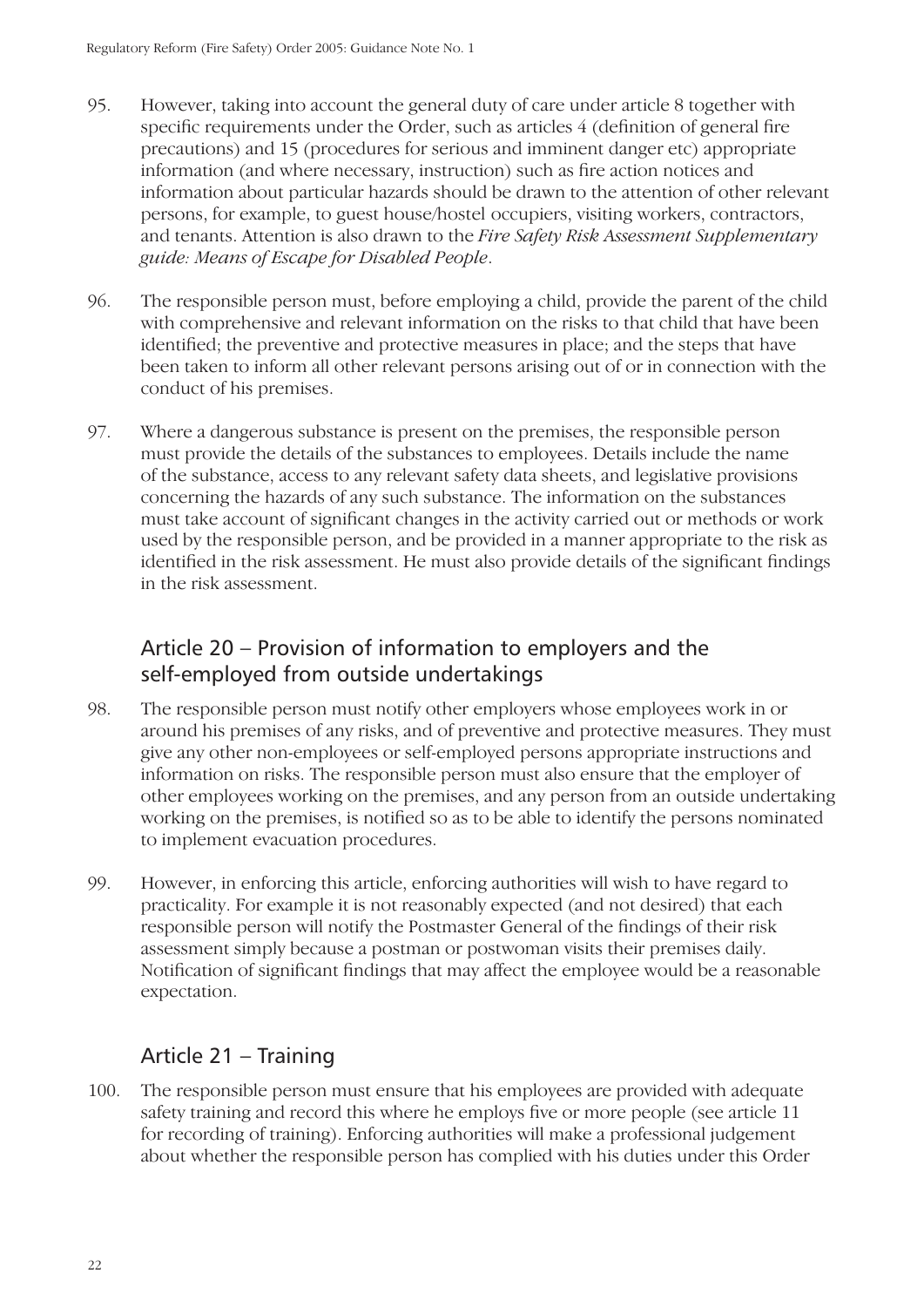by requesting evidence of the above and auditing the risk assessment. Attention is also drawn to the *Fire Safety Risk Assessment Supplementary guide: Means of Escape for Disabled People*.

101. Enforcing authorities may need to make a judgement about the status of volunteers, as in the case of many charitable organisations who use them to operate their shops and raise funds. Where such persons are involved a reasoned judgement should be made about whether there is a form of employment contract (written, oral or implied). It should be borne in mind that payment is not necessary for a contract to be valid. It is usual for there to be a form of recompense for a service provided but the form of recompense can vary significantly. Some volunteers may therefore need to be considered as employees and receive the appropriate training. In cases of doubt legal advice should be sought. Communities and Local Government would be grateful if it were informed of views taken in difficult cases so that the information can be disseminated.

## Article 22 – Co-operation and co-ordination

- 102. Where more than one responsible person shares, or has duties in respect of a premises (whether on a temporary or a permanent basis), each must take all reasonable steps to co-operate and co-ordinate with the others in relation to the measures they take, and inform the others of the risks to relevant persons arising out of the conduct of their undertaking.
- 103. In premises where an explosive atmosphere may occur the responsible person who has overall responsibility for the premises must co-ordinate the implementation of all the measures to protect the relevant persons.
- 104. The intention of this article is to require the responsible persons and others with analogous duties to take all reasonable steps to co-ordinate the measures they take to comply with the requirements under the Order.
- 105. If there is a failure to co-operate or co-ordinate between responsible persons (or those with analogous duties) the enforcing authority may need to consider enforcement action to resolve any difficulties.

#### Article 23 – General duties of employees at work

106. Every employee while at work, must take reasonable care of their own safety and other relevant persons who may be affected by their acts or omissions. They must co-operate with their employer, and inform the employer of any work situation which they consider to be a serious and immediate danger. They should also inform their employer or any other employee with specific responsibility for the safety of their fellow employees of any shortcomings in the employer's protection arrangements for safety. Whilst there is no compulsion in the Order for the responsible person to include procedures for employees to alert them to any such shortcomings, enforcing authorities may wish to discuss the possibility of this with the responsible person where appropriate.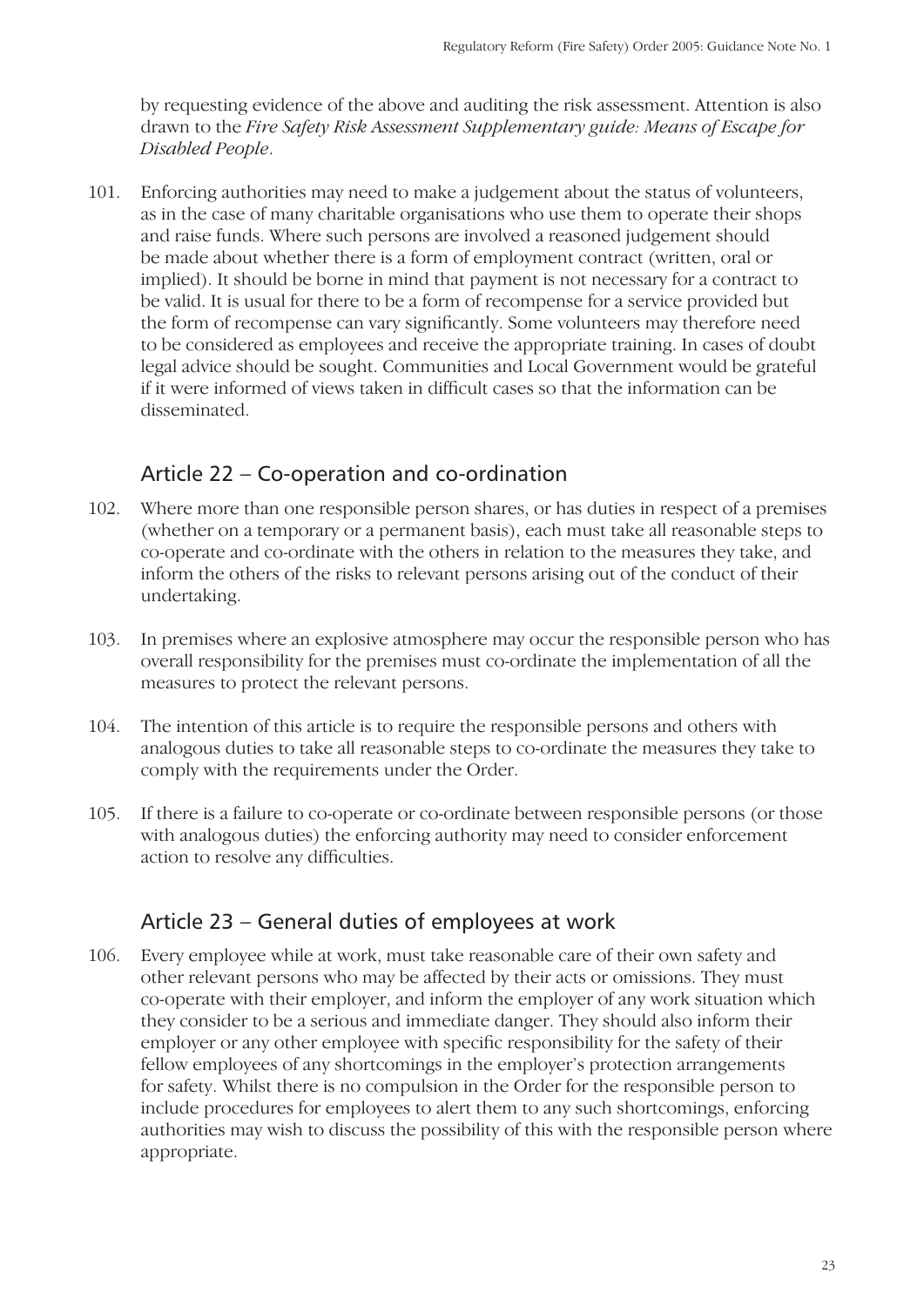107. The duty is very similar to the duty contained in section 7 of the Health and Safety at Work etc Act 1974. The purpose of the article is to ensure that a duty of care applies to employees in relation to fire safety and may be enforced by the relevant enforcing authority under the Order. It does not however absolve the responsible person from compliance with the duty of care contained in article 8, or the requirements of other articles in the Order. It should be noted that serious failures to comply with this duty may constitute an offence under this article but does not provide an employer with a defence in any criminal proceedings (see article 32(11)).

#### Article  $24$  – Power to make regulations about fire precautions

- 108. The article empowers the Secretary of State to make regulations about fire precautions. It re-enacts (with some modifications) section 12 of the Fire Precautions Act 1971, and gives the Secretary of State power to impose requirements on persons other than the responsible person.
- 109. The Secretary of State is under a duty to consult with such persons as appear to be appropriate before making any regulations. Regulations are made as secondary legislation, a Statutory Instrument, which is subject to annulment in either House of Parliament.
- 110. No regulations were made under this article at the time when this guidance was issued.
- 111. Enforcing authorities will wish to be aware that by virtue of the Interpretation Act 1978, re-enactment of the provisions of section 12 of the Fire Precautions Act 1971 retains the Fire Precautions (Sub-surface Railway Stations) Regulations 1989 (as amended) in force, with the exception of regulation  $13(3)$  and  $(4)$ .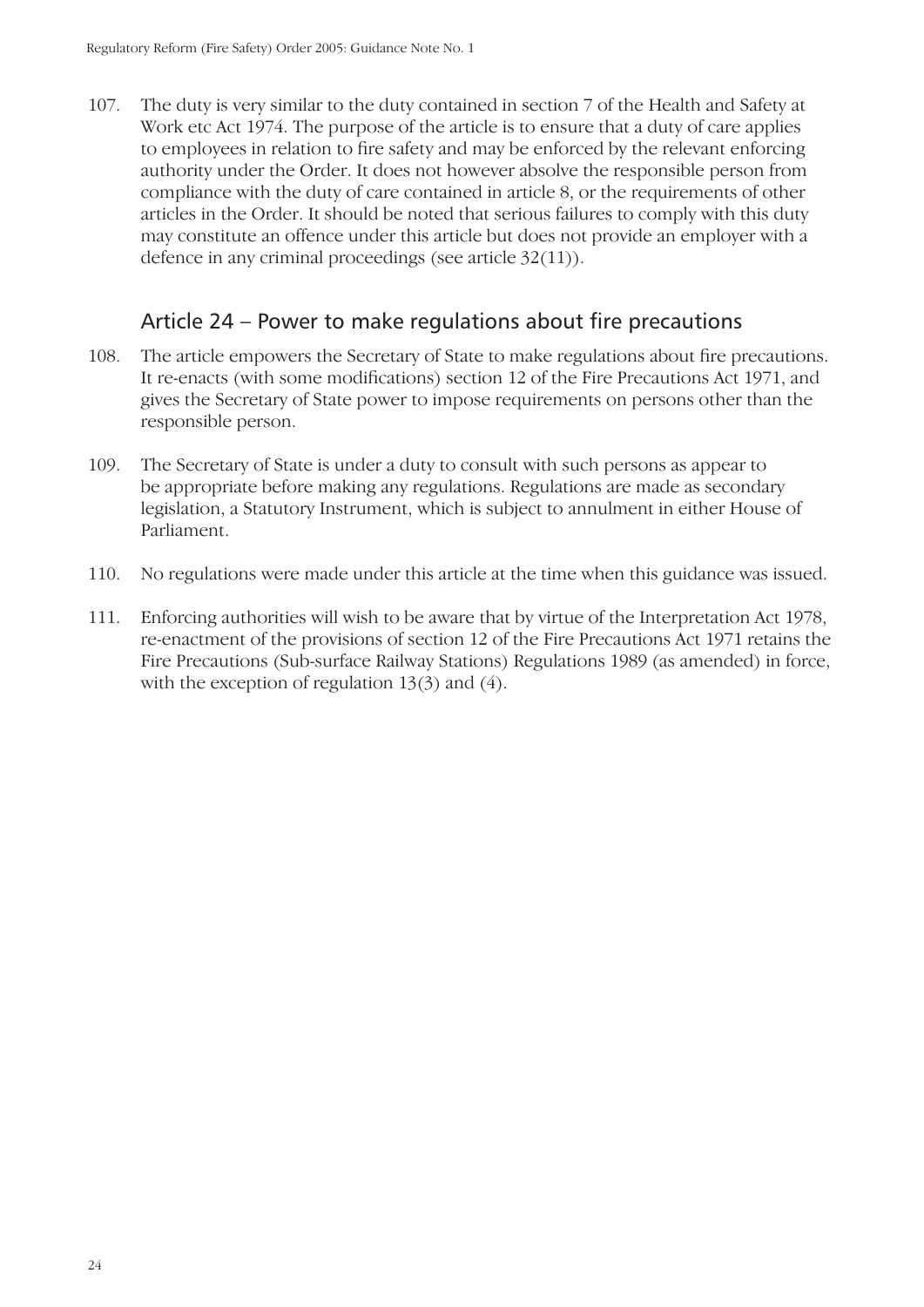# Part 3 Enforcement

#### Article 25 – Enforcing authorities

- 112. The main enforcing authority for the Order will normally be the local Fire and Rescue Authority. However there are some special areas where others have been appointed as the enforcing authority. These are listed in detail in article 25 of the Order. In summary, they are: the Health and Safety Executive; the fire service maintained by the Secretary of State for Defence; the local authority with responsibility for issue of safety certificates for certain sports grounds; and Her Majesty's Inspectors of Fire Services or other person or body authorised by the Secretary of State for Crown-owned and or occupied premises generally.
- 113. At sports grounds designated under the provisions of section 1 of the Safety of Sports Grounds Acts 1975 and for regulated stands within the meaning of section 26(5) of the Fire Safety and Safety of Places of Sport Act 1987 the enforcing authority will be the local authority responsible for the issue of the safety certificate under those Acts. Where a sports ground contains a regulated stand, the local authority is the enforcing authority only for the stand and the Fire and Rescue Authority is the enforcing authority for the rest of the sports ground. In many cases, the local authority is the same as the Fire and Rescue Authority, so there is only one enforcing authority. However, where they are not, it is good practice to consider having one authority responsible for the whole ground. This is a pragmatic solution, in line with the Taylor Report into the Hillsborough Disaster, which recommended that there should be one enforcing authority for sports grounds. Where a local authority receives an application for a safety certificate under either sports ground legislation cited above, they are legally obliged to consult the Fire and Rescue Authorities. The creation of Safety Advisory Groups (SAG) was another recommendation of the Taylor Report and whilst they are not statutory bodies, they have become accepted practice for managing safety at all sports grounds. Fire and Rescue Authorities are members of SAGs and should provide professional advice based on experience and implementing the legislative framework for fire safety.
- 114. For the avoidance of doubt all civilian prisons, young offenders institutions, immigration detention, holding or removal centres, court custody suites, customs and excise detention areas are the responsibility of the Fire Inspectors of the Crown Premises Inspection Group regardless of whether they are operated by the relevant Government department or contracted out. Local Authority Police Constabulary premises are the responsibility of the Fire and Rescue Authority for the area where they are located.

#### Article 26 – Enforcement of Order

115. It is the duty of the enforcing authority to enforce this Order and regulations made under it. In doing so they must have due regard to any guidance the Secretary of State may give. Enforcing authorities, may, and it is expected, will appoint inspectors. Appointments should be made in writing and be in a form the inspector can produce to demonstrate evidence of his or her authority (see article 27).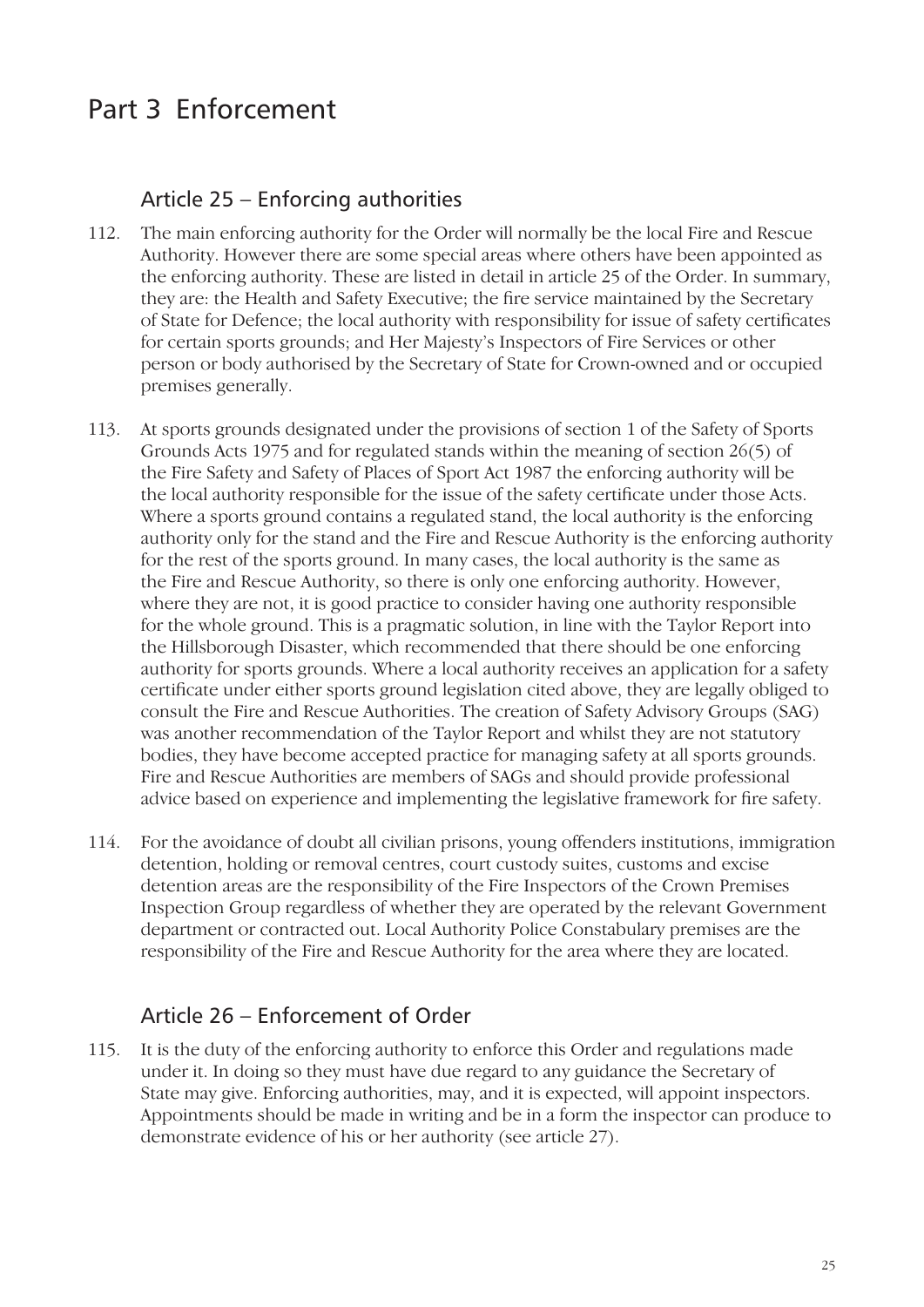- 116. The Enforcement Concordat (and Compliance Code from April 2008, subject to Parliamentary agreement) sets out the principles of good enforcement policy and procedure – many enforcing authorities have signed up to the Enforcement Concordat. Enforcing authorities are strongly encouraged to enforce in accordance with the principles of the Enforcement Concordat.
- 117. Fire and Rescue Authorities have the power to arrange with the Health and Safety Commission or the Office of Rail Regulation (following the transfer of safety functions in relation to railways under the Railways Act 2005) for such of the authority's functions under this Order as may be specified in the arrangements to be performed on its behalf by the Health and Safety Executive or the Office of Rail Regulation in relation to any particular workplace.
- 118. There are specific powers contained in section 101 of the Local Government Act 1972 which make specific provision for one local authority to arrange with another local authority for the second authority to exercise the functions of the first authority. This may be useful to enforcing authorities where enforcement at sports grounds with regulated stands means that there are two enforcing authorities. There may be other enforcement areas where this provision is helpful to make effective use of resources. Enforcing authorities wishing to explore this possibility should consult their own lawyers in the first instance.
- 119. The auditing and inspection of premises is an implicit element of the duty to enforce. All enforcing authorities are expected to have, or to put in place, reasonable programmes of auditing and inspection as a key part of their enforcement programme. Guidance for Fire and Rescue Authorities is in IRMP guidance note 4.
- 120. For the avoidance of doubt the term 'Audit ' is intended to mean both the initial and any subsequent audit and inspection of a premises.
- 121. As a matter of good management, Fire and Rescue Authorities already target enforcement activity at premises where people are at greatest risk from fire. Enforcement activity will include audits of compliance with the Order. In setting their audit and inspection frequency programmes, enforcing authorities should also consider taking into account the value of good fire safety management.
- 122. As with the Fire Precautions Act 1971, enforcement action is taken at the discretion of the enforcing authority. The Order does not place enforcing authorities under a specific, express duty to issue alterations, enforcement or prohibition notices. It gives them powers to do so where they deem necessary. This is commensurate with application of good practice and the Enforcement Concordat whereby it is expected that, except in the most serious of cases or where less formal action has failed to resolve issues of non-compliance, use of formal notices will be the option of last resort.
- 123. Enforcing Authorities must be mindful of the ethos of the Enforcement Concordat and where the risk to relevant persons is not significant and the responsible person is willing to comply, agreed action plans may be preferable to formal enforcement notice procedures.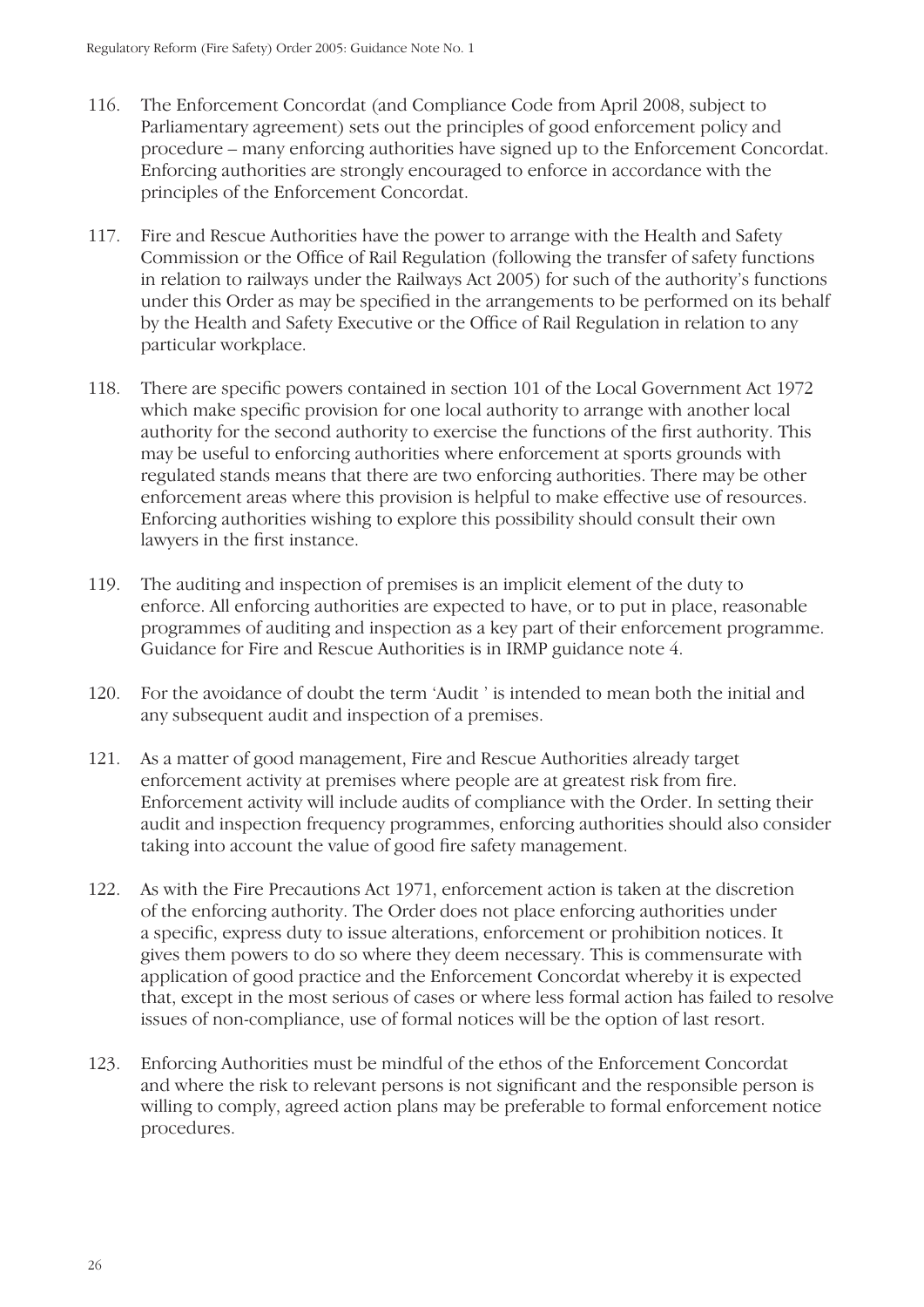124. Where other methods have failed to achieve compliance or where serious or deliberate breaches of law have put people at serious risk, enforcing authorities should continue to use their discretion in deciding whether to seek a prosecution.

#### Article 27 – Powers of inspectors

- 125. The powers of inspectors set out in article 27 are those necessary to ensure that the Order can be effectively enforced. Nothing in article 27 provides for a power of forcible entry, search or seizure. Inspectors may (on production of evidence of his authority) enquire whether the provisions of the Order have been complied with by identifying the responsible person and seeking their assistance. They can also require the production of plans and samples or articles to ascertain fire resistance or flammability.
- 126. The powers of inspectors under this Order and any regulations made under it can only be exercised at a reasonable time. What constitutes a reasonable time will depend upon the circumstances of the case and the use to which the premises are put. There may be a difference for these purposes between premises which provide sleeping accommodation and those that do not. There may also be a difference between routine inspections and those carried out where dangerous conditions are suspected (see article 31).
- 127. Enforcing authorities should note that by virtue of article 31(7) powers of inspectors are extended to domestic premises in HMOs where there are reasonable grounds to consider conditions exist that may require action under article 31 (prohibition notices).
- 128. For authorities enforcing the Order in Crown owned or occupied premises, it should be noted that by virtue of article 49(2) powers of inspectors under this article apply only in respect of premises owned by the Crown but not occupied by it. For this purpose, visiting forces are treated as the Crown.

#### Article  $28$  – Exercise on behalf of fire inspectors of their powers by officers of fire brigades

129. This provision allows Crown inspectors and inspectors appointed by the Secretary of State to utilise the services of fire officers in undertaking auditing work by authorising an employee of the Fire and Rescue Authority to exercise powers of inspection. The employing Fire and Rescue Authority must be consulted and consent to such an arrangement. The power of inspection must be exercised in writing and does not empower the recipient to take enforcement action on behalf of the inspector or person appointed by the Secretary of State. The role of the employee of a Fire and Rescue Authority when authorised under this article is to undertake the audit of Crown premises and to report on the finding to the Fire Inspector or other person authorised by the Secretary of State.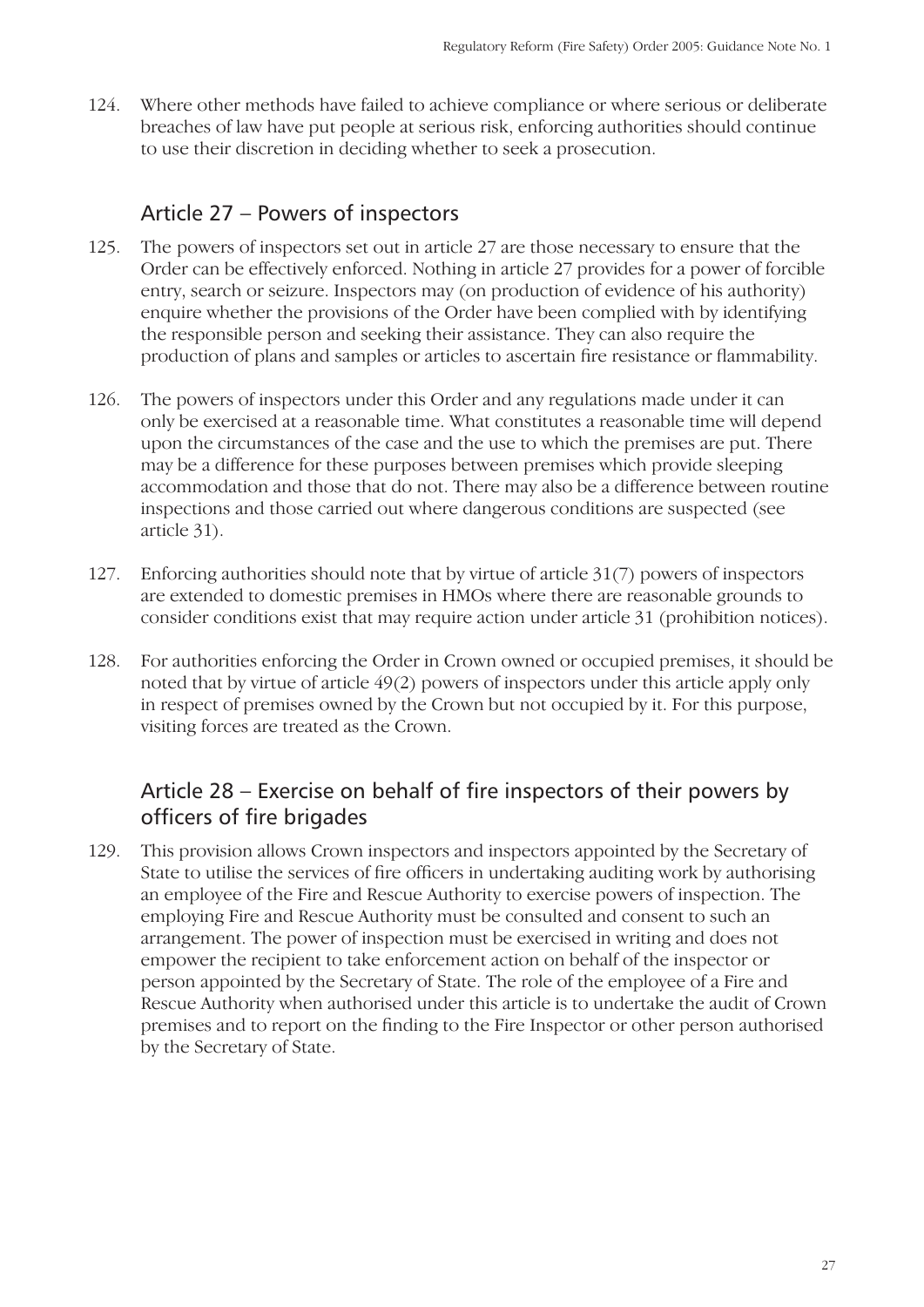# Article 29 – Alterations notices

- 130. The purpose of an alterations notice is twofold. First, it is intended to assist enforcing authorities in maintaining a risk-based inspection programme by highlighting potentially high life-risk premises where risk levels may change and affect the outcomes of the fire risk assessment. Secondly, it notifies the responsible person (and other persons who have duties in respect of premises) that the enforcing authority considers the premises to be of high or potentially high risk. This will affect those persons' consideration of risk in the premises.
- 131. An alterations notice, can be served at the discretion of the enforcing authority, in relation to premises which, due to the nature of the premises and their use constitute a serious risk to relevant persons or may do so if a change is made to them (including the fixtures, services and fittings or an increase in dangerous substances) or the use that they are put.
- 132. Where a notice is in force, the responsible person must notify the enforcing authority of any proposed changes in relation to the premises that may result in a significant increase in risk to persons in the event of fire. The types of changes are listed at article 29(4) and are wide ranging. When considering serving an alterations notice the enforcing authority will wish to ensure that through the explanation given, responsible persons can reasonably identify the type of change the authority considers it necessary to be notified about.
- 133. An alterations notice may also contain requirements to notify others that the notice has been served and the terms of the notice; to record the results of a risk assessment; to record fire safety arrangements in accordance with article 11 and before making changes to send a copy of the risk assessment, together with a summary of changes which will be made to the general fire precautions, to the enforcing authority. These additional requirements are at the discretion of the enforcing authority and should be applied as appropriate in the circumstances of the case.
- 134. The scope of this article is not intended to be unlimited, although it does confer a wide power to serve a notice.
- 135. It is expected that decisions to serve such a notice will therefore be based on recent intelligence gathered through enforcement audits and inspections or operational data gathering, possibly after an incident. However, in some cases known levels of risk for a type of premises may serve to demonstrate the point.
- 136. Examples of premises where use of an alterations notice maybe appropriate could include buildings which rely on critical fire protection elements such as life safety sprinklers, smoke ventilation and associated automatic fire detection; buildings where a fire engineered solution has been incorporated within the building design in order to satisfy the functional requirements of the Building Regulations; or poorly managed buildings that are prone to regular fluctuations of risk or layout or occupancy.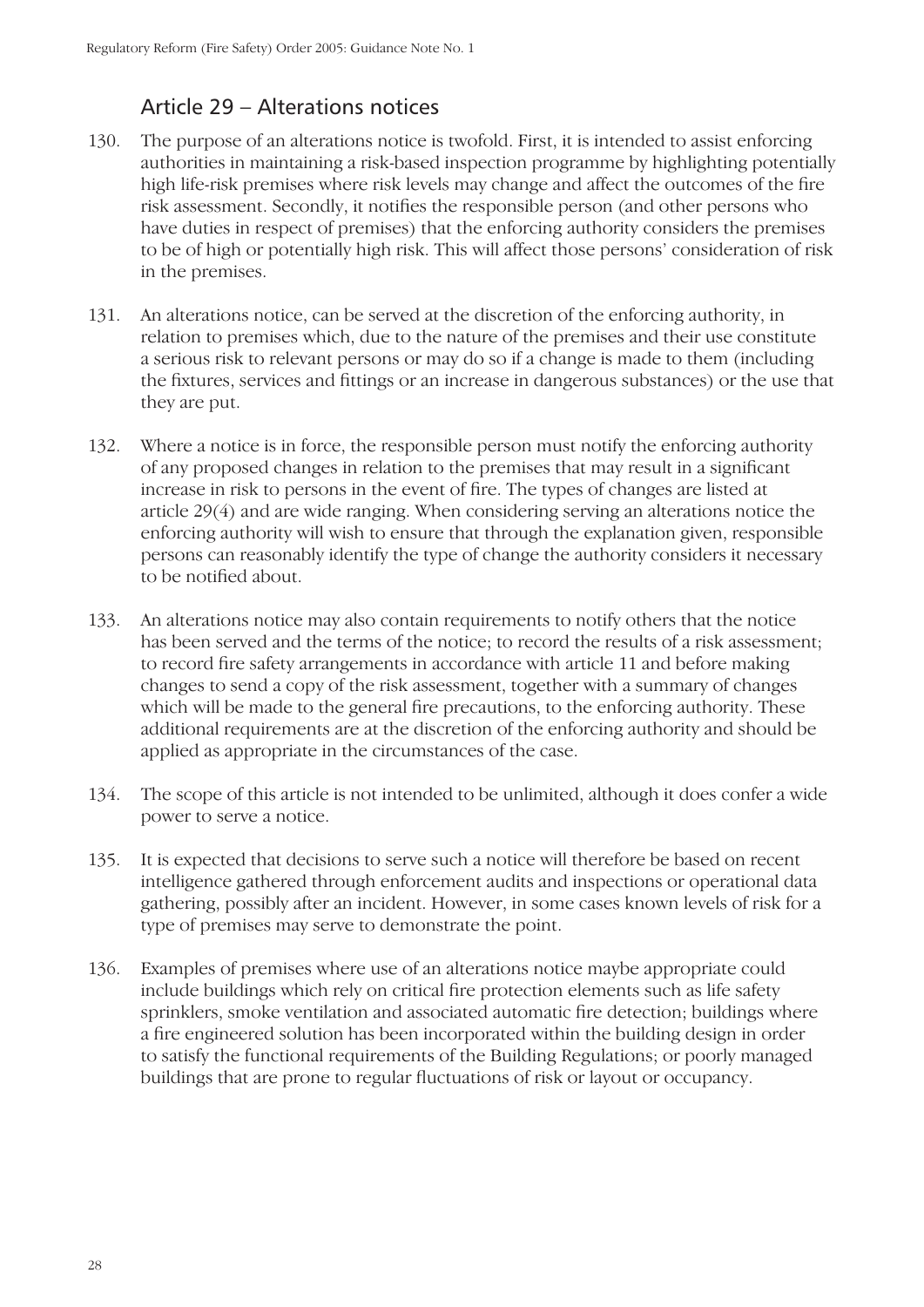- 137. Where an enforcing authority serves an alterations notice, it is important that it explains why it has decided to take this course of action. An alterations notice served by an enforcing authority in accordance with this article must therefore explain why the enforcing authority is of the opinion that the premises constitute a serious risk or may do so if a change is made to the use to which they are put. Whilst not a requirement of the Order, it is considered to be best practice to explain the existence of a right of appeal against the notice. The bringing of an appeal has the effect of suspending the operation of the notice until the appeal is finally disposed of or withdrawn (see article 35).
- 138. Article 48 provides that a notice may be served on the responsible person either by delivering it to him, or by leaving it at his proper address, or by sending it by post to him at that address. Electronic service is also acceptable where the recipient has indicated to the enforcing authority that they are prepared to accept service in that way.

#### Article 30 – Enforcement notices

- 139. An enforcement notice can only be served where the enforcing authority is of the opinion that the responsible person, or any other person mentioned in article 5(3) has failed to comply with any provision of the Order (or of regulations made under it). The measures which could be required to be taken by a notice are limited to those which are necessary to ensure the failure is remedied.
- 140. Before serving an enforcement notice, which would oblige a person to make alterations to premises, the enforcing authority must consult with other authorities and persons with an interest in the premises to ensure that the measures to be required by the notice are appropriate in the light of other restrictions which might apply to the premises. A failure on the part of the enforcing authority to consult does not, however, make an enforcement notice void. See article 48 on how to serve a notice.
- 141. An enforcement notice should set out why the responsible person has not complied with the Order and set out the provisions which have not been complied with. The notice may be framed to give the responsible person a choice between different ways of remedying the contravention – but in some cases, there may only be one solution which would adequately remedy the contravention and it would be counterproductive, timeconsuming and costly to suggest there is a valid alternative. The enforcing authority must give the responsible person at least 28 days to remedy the failure. Any notice issued may be withdrawn or extended, if no appeal is pending (see article 35).

#### Article 31 – Prohibition notices

- 142. A notice served under article 31 is the most stringent measure that can be instigated by an enforcing authority whilst exercising its powers under the Order. The notice, that can prohibit or restrict the use of a premises or building to which it is applied, replicates the powers that were contained within Section 10 of the Fire Precautions Act 1971.
- 143. This article provides the enforcing authority with a power to act in cases where it is necessary to prohibit or restrict the use of premises to ensure the safety of relevant persons. The nature of the risk must be such that it is essential to act quickly and without any unnecessary delay.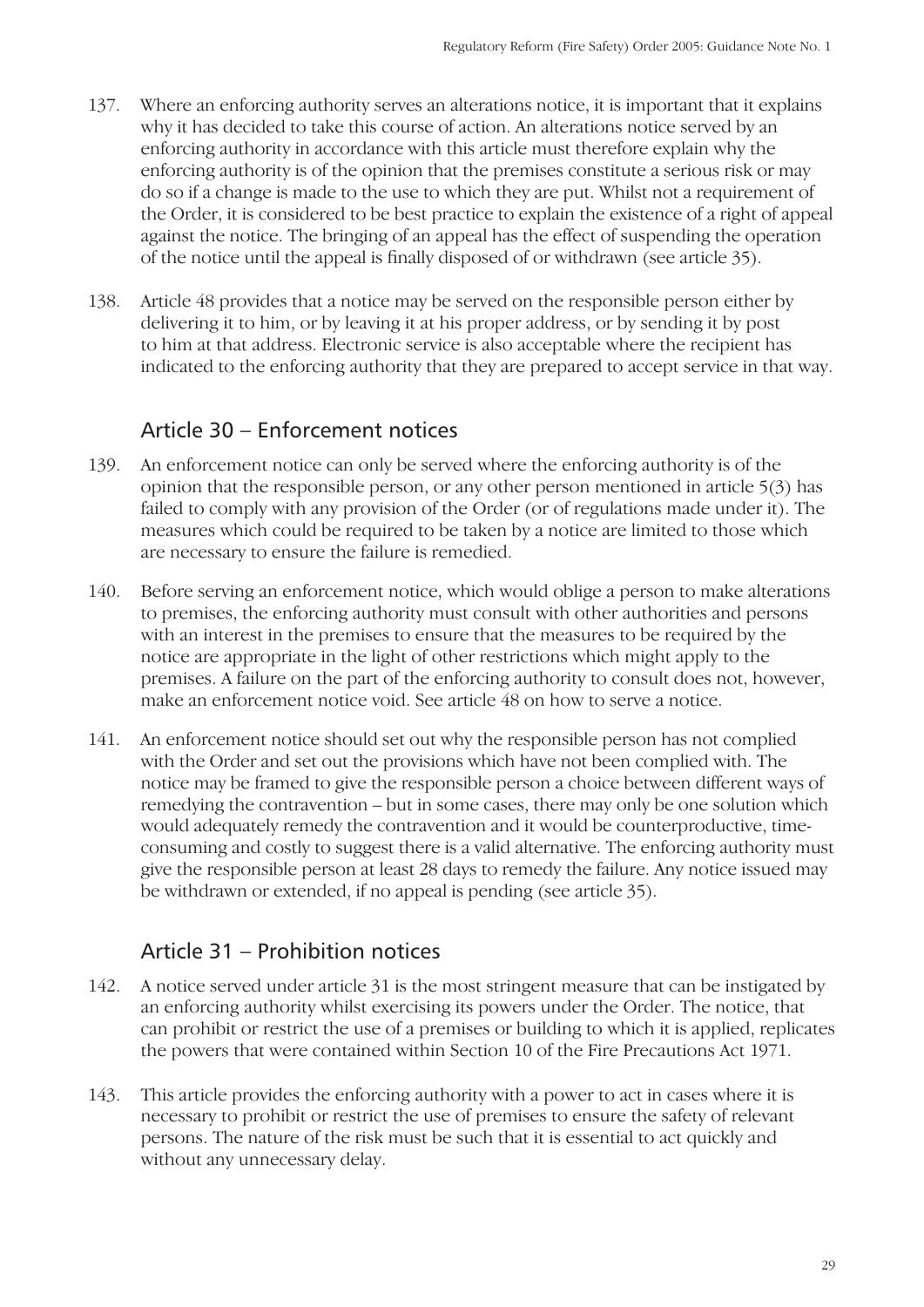- 144. A prohibition notice must state the enforcing authority's opinion that the use of the premises involves (or will involve) a risk to relevant persons so serious that use of the premises ought to be prohibited or restricted. It should specify the matters which in their opinion give rise to the risk and direct that such use be prohibited or restricted until the specified matters have been remedied. See article 48 on how to serve a notice.
- 145. Enforcing authorities may include in the prohibition notice directions as to the measures which would need to be taken by the responsible person to remedy the matters specified in the notice and the Secretary of State expects that where practicable they will do so.
- 146. It is for the enforcing authority to decide on the time by which the notice is to take effect. The notice should take immediate effect if there is an imminent risk of serious personal injury. It takes effect when specified conditions arise, eg premises used as a warehouse but it is anticipated that it will be used for a rave party by thousands of people with very limited means of escape provision. The prohibition limits the use and numbers etc.
- 147. Enforcing authorities are under a duty to notify, where practicable, the local housing authority before serving a notice in relation to a HMO. If it is not practicable to notify the local housing authority, a failure to notify will not make the notice void.
- 148. Having served an article 31 notice the enforcing authority may withdraw the notice, or amend the effect of the notice, at any time having been satisfied that the conditions are such that the risk to relevant persons is not serious.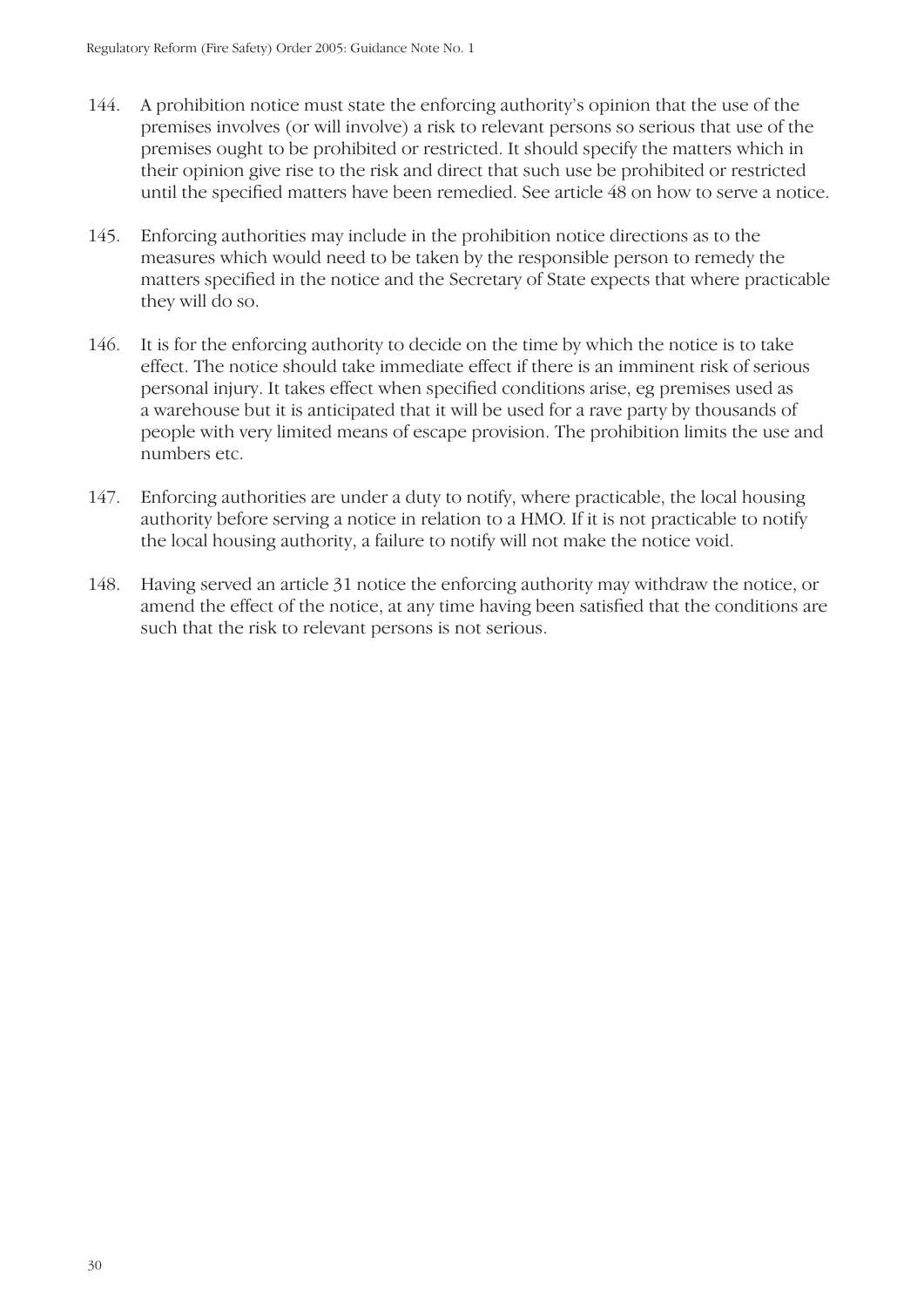# Part 4 Offences and Appeals

#### Article 32 – Offences

- 149. Article 32 sets out in detail the offences that can be committed by a responsible person or any other person mentioned in article 5(3) and those offences that can be committed by any person.
- 150. This article also provides details of the criminal sanctions for failure to comply with the requirements and prohibitions imposed by the Order and any regulations made under it. The most serious offences are subject to a maximum penalty of a fine not exceeding the statutory maximum in a magistrates' court (currently £5,000) or on conviction on indictment to an unlimited fine and/or a term not exceeding two years. Other, less serious offences are subject to lesser maximum penalties.
- 151. Where an offence under the Order is committed by a body corporate, and it can be proved that the offence is attributable to the act of an officer of the body corporate, then that officer can be proceeded against as well as the body corporate itself. Similarly, if it can be proved that the affairs of a body corporate are managed by its members, then those members can also be proceeded against.

## Article 33 – Defence

- 152. Article 33 provides a defendant with a defence of due diligence ie it is open to the person charged with an offence under the Order to prove he took all reasonable precautions and exercised all due diligence to avoid the commission of such an offence.
- 153. The defence of due diligence does not, however, apply where the responsible person is alleged to have failed to have taken such general fire precautions as will ensure the safety of his employees, or to have failed to eliminate or reduce the risk from a dangerous substance present on the premises. Nor does the defence apply to an employer where failure to comply with the provisions of the Order is due to an act or default of his employees or appointed competent persons.

## Article 34 – Onus of proving limits of what is reasonably practicable

- 154. Article 34 provides that in any proceedings for an offence under the Order consisting of a failure to comply with a duty or requirement, so far as is reasonably practicable, it is for the accused to prove that it was not reasonably practicable to do more than was in fact done to satisfy the duty or requirement.
- 155. What this means in practice is a change from previous fire law. The effect is that it is for the responsible person to prove what he has done is sufficient in the circumstances. Under previous laws, such as the Fire Precautions Act 1971, the enforcing authority had to prove that it was not sufficient.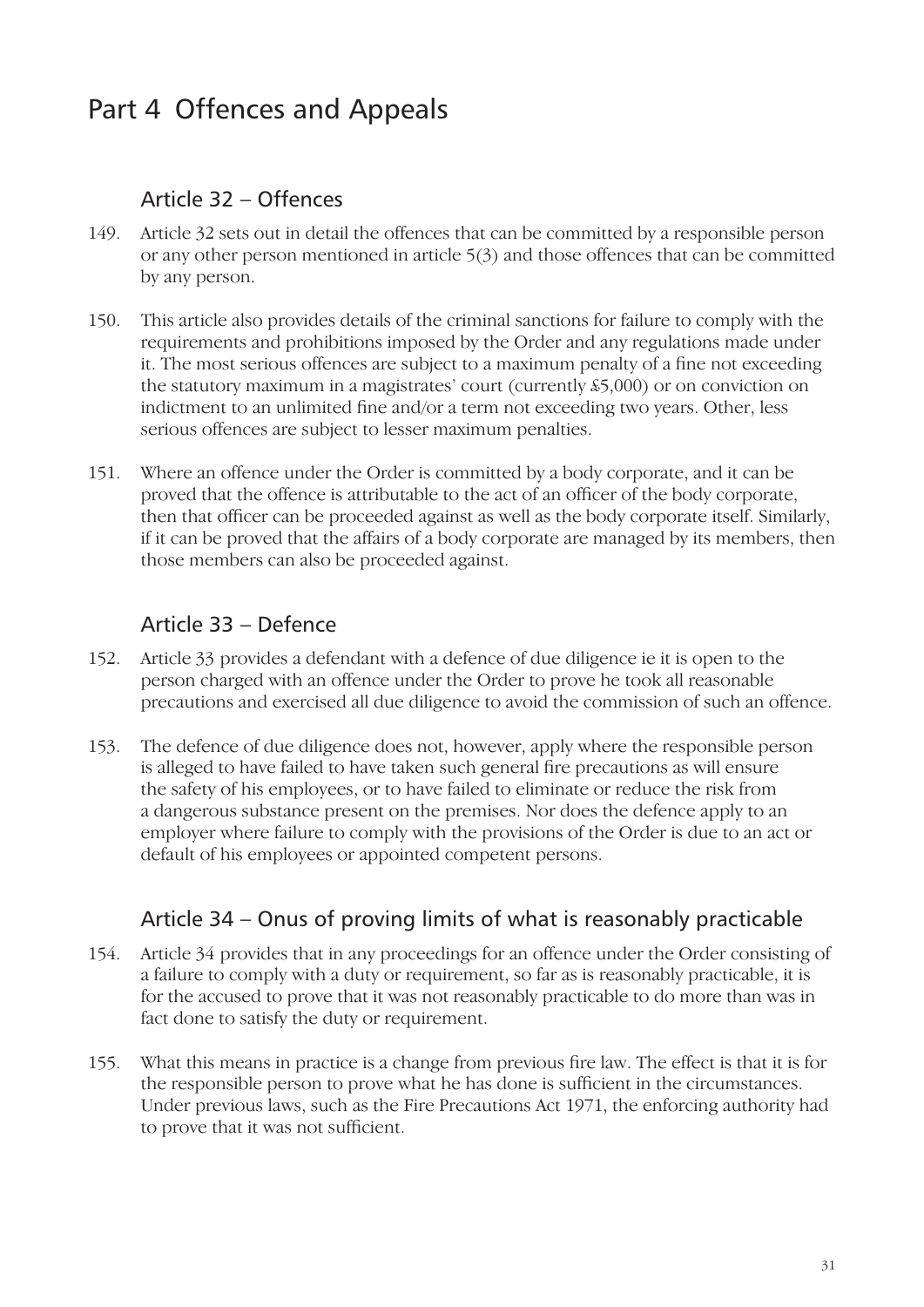# Article 35 – Appeals

- 156. A person who has been served with an alterations notice, an enforcement notice, a prohibition notice, or a notice given by the Fire and Rescue Authority in respect of the position and marking of fire-fighters' switches for luminous tube signs (a counter notice), may within 21 days from the day on which the notice is served, appeal to a magistrates' court.
- 157. By bringing an appeal the notice is suspended until the appeal is finally disposed of or withdrawn. The only exception to this is the prohibition notice. Prohibition notices are not suspended unless the court directs otherwise. The court can either cancel or affirm the (any) notice and if it affirms the notice can do so either in its original form or with such modification as the court thinks fit.

#### Article 36 – Determination of disputes by Secretary of State

- 158. Where the responsible person has failed to comply with the Order and cannot agree with the enforcing authority what measures are necessary to remedy the failure, the Secretary of State may be approached to make a determination of the dispute. Both parties must make the approach. This approach can be made when a notice has been served by the enforcing authority on a responsible person.
- 159. The Secretary of State may request in writing further information from both parties within a time specified in the request. If the information is not received within the specified time the Secretary of State may refuse to consider the matter further.
- 160. Once the Secretary of State has made a determination, the enforcing authority may not take enforcement action that would be in conflict with his/her determination. However, this would not apply where, after the date of the determination, there has been a change to the premises or to the use of the premises that significantly increases the risk to relevant persons.
- 161. RRO Guidance Note No. 2 provides more detail on the procedures to be followed by enforcing authorities wishing to use this route.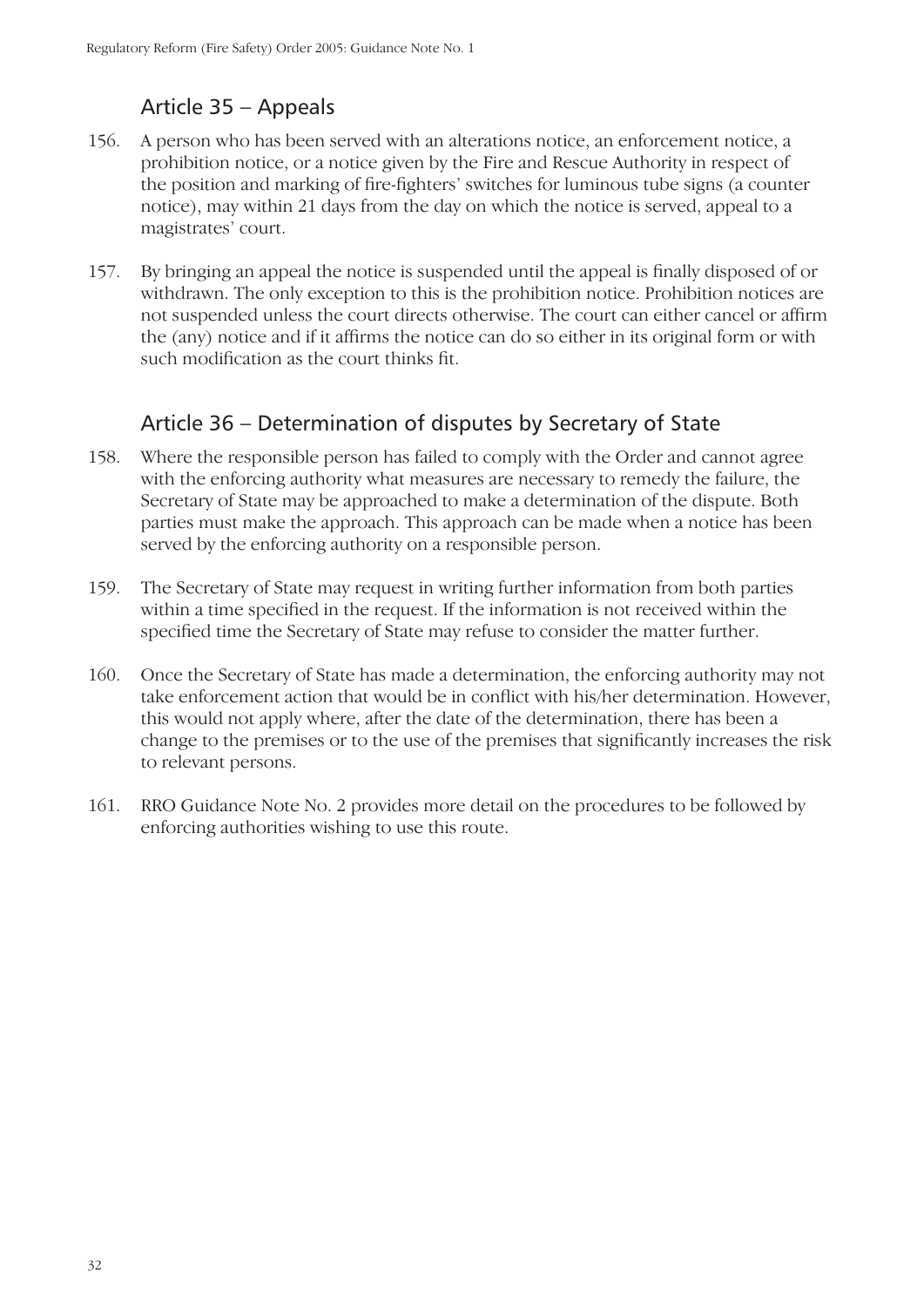# Part 5 Miscellaneous

#### Article 37 – Fire-fighters' switches for luminous tube signs etc.

- 162. Article 37 carries forward existing requirements (in the Local Government (Miscellaneous Provisions) Act 1982 and various Local Acts) for the protection of firefighters from electrocution when fighting fires at buildings which have high voltage fluorescent signs. The article continues the protection provided by existing legislation and should continue to be enforced using current arrangements.
- 163. The Order is silent on suspension or otherwise of counter notices under article 37(7). This is because article 37 assumes that the equipment in question (the cut-off switch and the luminous sign) has yet to be installed. Installation of the sign without the requirements for appropriate location etc of a cut-off switch having been satisfied is an offence. Neither the person responsible or the Fire and Rescue Authority's notices as proposals and opposition to the proposal can be taken out of force or suspended. The matter is for the courts to determine. Installation of the sign during the appeal would remain an offence.

#### Article 38 – Maintenance of measures provided for protection of fire-fighters

- 164. The purpose of this article is to ensure that the responsible person establishes a suitable system of maintenance for any measures (such as those under article 37) provided for the safety of fire-fighters, whether under the provisions of the Order or any other enactment. It covers, for example, fire fighting water supplies, access and hard standing for fire appliances, fixed fire fighting systems operated by the Fire and Rescue Authority, some fire suppression systems and fire-fighting stairs and lifts if they have been provided under the requirements of Building Regulations or any other enactment.
- 165. However, it should be noted that many features are provided to aid fire-fighters in protecting persons through fire-fighting or rescue. When considering non-compliance, enforcing authorities should note that it must be shown that the failure to maintain would affect the ability of fire-fighters to safely fight the fire or carry out rescues which in turn places one or more relevant persons at risk of death or serious injury in the case of a fire. Where a responsible person has failed to maintain measures provided for the protection of fire-fighters enforcing authorities have a duty to undertake appropriate enforcement action.
- 166. For an offence to be committed the enforcing authority must show that there was a failure on the part of the responsible person, or other person mentioned in article 5(3), to maintain the measures provided for the protection of fire-fighters and that as a result the failure places one or more relevant persons at risk. It may not be sufficient that the failure to maintain such provisions only places fire-fighters at risk, unless by doing so it also affects the safety of the relevant persons to which this article applies. However it is very unlikely that in practice such a failure would only affect the safety of fire-fighters.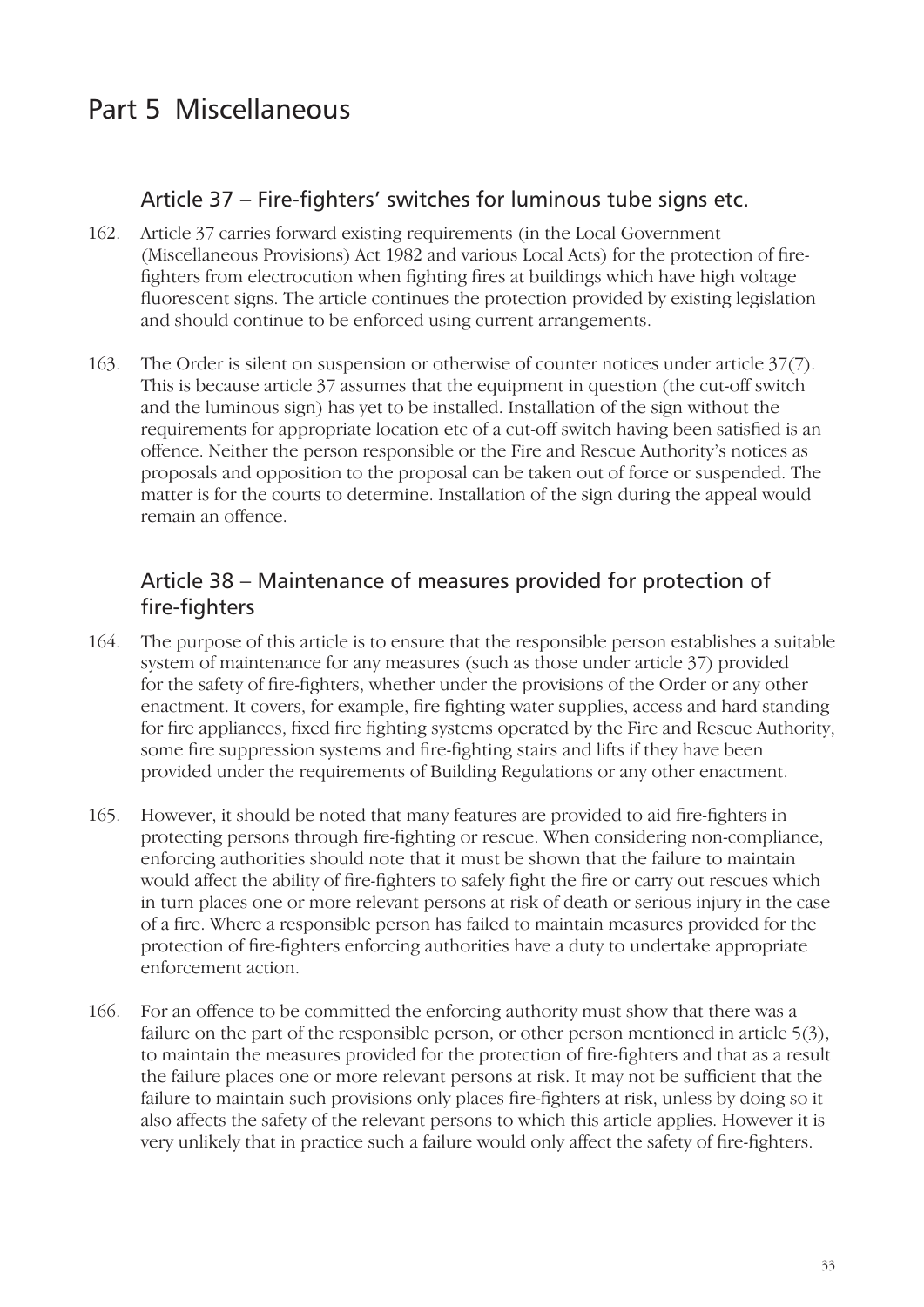# Article 39 – Civil liability for breach of statutory duty

167. This article makes it clear that breach of a duty contained in the Order does not give rise to a claim for damages for breach of statutory duty, unless it is a breach of duty by an employer that causes damage to an employee. It maintains the existing legal position, taking into account the UK's obligation under European law that an employer must be responsible and liable for the safety of his employees.

#### Article 40 – Duty not to charge employees for things done or provided

168. The article prohibits employers from charging employees for the provision of training or equipment or anything else done in consequence of the Order. It is similar to existing provisions.

#### Article 41 – Duty to consult employees

- 169. Article 41 amends the Safety Representatives and Safety Committees Regulations 1977 and the Health and Safety (Consultation with Employees) Regulations 1996 so that they refer to the Order.
- 170. The purpose of the article is to amend existing obligations on employers to consult with their workforce so that they are also required to consult in respect of general fire precautions.

#### Article 42 – Special provisions in respect of licensed etc. premises

- 171. The purpose of this article is to make specific provision for consultation between the enforcing authority and licensing authority (for example, CSCI and Ofsted). It should be noted that "licensing" includes certification and registration; and the issue of licences includes their renewal, transfer or variation.
- 172. The licensing authority must ensure that the enforcing authority has the opportunity to make representations before issuing the licence. Enforcing authorities, when considering the suitability and sufficiency of a fire risk assessment, should take into account matters that may be drawn to their attention by the licensing authority as part of the notification process. Once the licence is issued, the enforcing authority must notify the licensing authority of any action that the enforcing authority takes in relation to premises to which the licence relates, for example, if the enforcing authority is going to require any changes by means of formal enforcement action.
- 173. Article 11 requires that the risk assessment must be recorded where a licence is in force, regardless of the number of employees. Even for small licensed premises, therefore, the risk assessment will be available for the enforcing authority and the licensing authority to consider.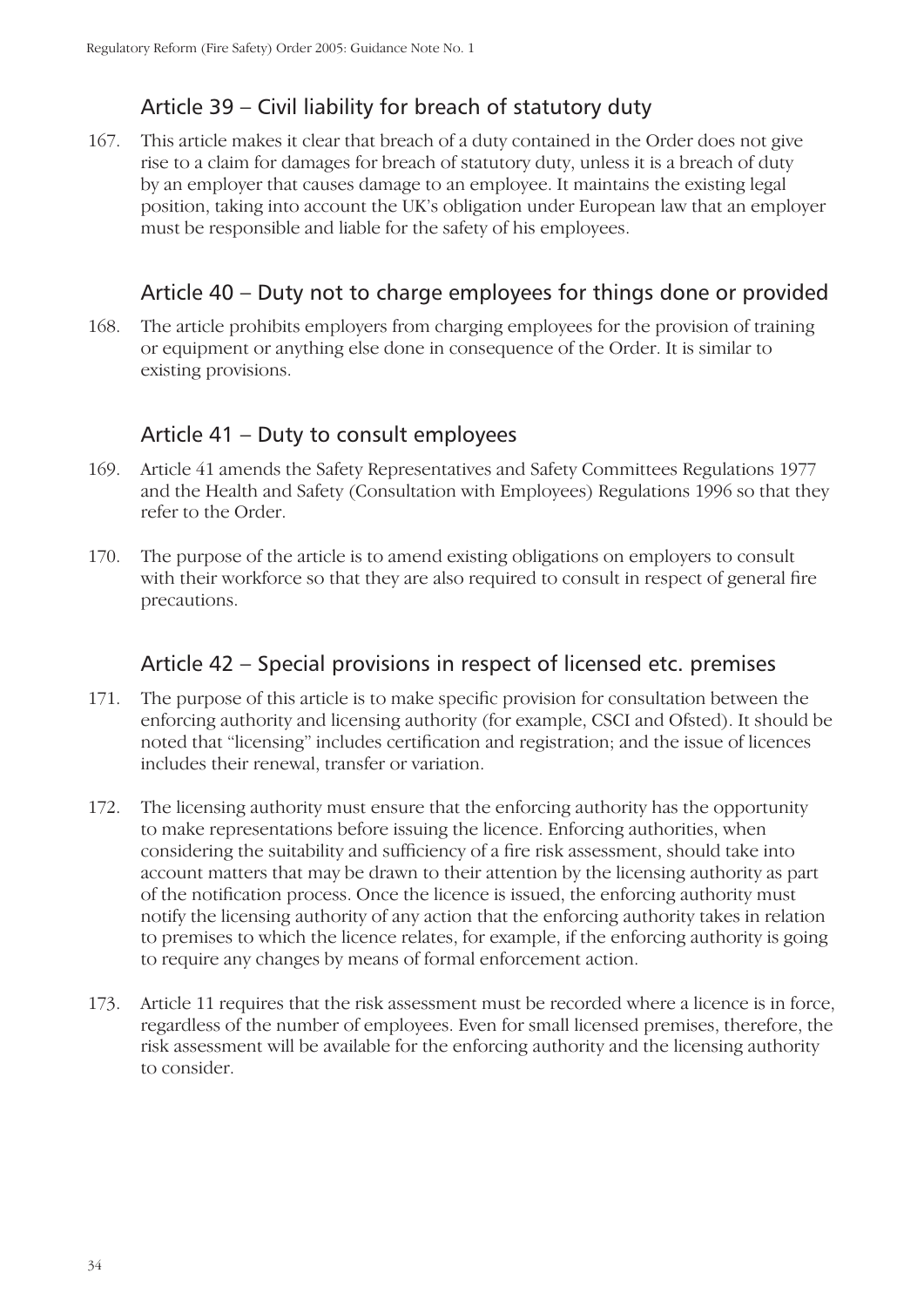# Article 43 – Suspension of terms and conditions of licences dealing with same matters as this Order

- 174. The article is intended to bring the fire safety of licensed (including certificated and registered) premises into line with the ethos of the Order for minimum overlap of regimes. A licence issued by a licensing authority cannot impose any term, condition or restriction that could be imposed under the Order. This essentially means that licences cannot contain conditions relating to fire safety, as fire safety matters should be covered by the risk assessment carried out by the responsible person – which must be recorded regardless of the number of employees (see article 11). The enforcing authority can check this has been complied with when it is consulted about the licence application as part of the notification process. Where the enforcing authority takes action under the Order, issuing an enforcement notice, for example, it must notify the licensing authority. If the licensing authority and the enforcing authority are the same body, then this does not apply.
- 175. The Department for Culture, Media and Sport has published a revised version of the Guidance to local authorities on the discharge of their functions under the Licensing Act 2003. This has been laid before Parliament and came into force on 28 June 2007.

#### Article 44 – Suspension of byelaws dealing with same matters as this Order

- 176. Article 44 disapplies the effect of any byelaw in so far as it relates to any matter in relation to which requirements or prohibitions are or could be imposed by or under the Order.
- 177. This article is of similar effect to article 43 (suspension of licence conditions). It is intended to ensure there is no conflict between byelaws and the Order.

#### Article 45 – Duty to consult enforcing authority before passing plans

- 178. The article provides for consultation between local authorities and enforcing authorities for the Order in respect of plans deposited with local authorities in accordance with Building Regulations. The provision is necessary to ensure appropriate consultation between those authorities involved at the construction stage and later stages of the life of a building. Regulation 13 of the Building (Approved Inspectors etc) Regulations 2000 (SI 2000/2532) makes similar provision for consultation by Approved Inspectors.
- 179. The consultation should clearly identify those fire precautions they believe are necessary and the rationale for those fire precautions. This consultation process should, therefore, ensure that there will be no significant increase in the number of occasions when additional fire precautions will be required after Building Regulation approval has been given. Guidance to enforcing authorities on the consultation process is provided within the Procedural Guidance<sup>9</sup> document issued by Communities and Local Government.

<sup>9</sup> See: www.planningportal.gov.uk/uploads/br/BR\_PDFs\_firesafety.pdf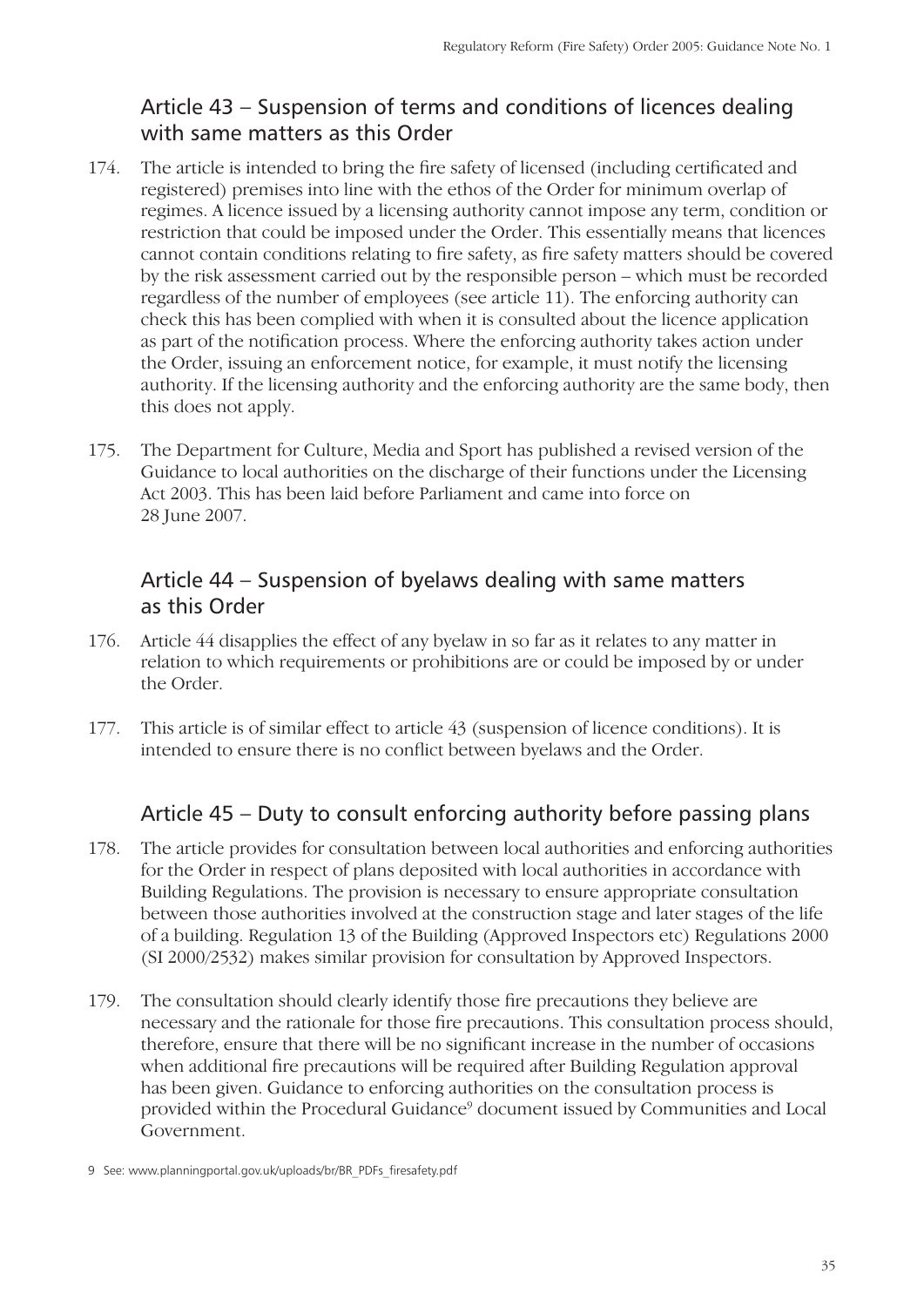180. Where enforcing authorities are consulted and are of the view that likely changes to the premises when they come into use may require additional fire precautions (eg) introduction of racking into a speculatively built warehouse) it will be helpful if details can be passed back as part of the consultation process.

#### Article 46 – Other consultation by authorities

- 181. Where a government department or other public authority (which in this case includes an Approved Inspector) intends to take action in respect of premises (to which the Order applies) which will or may result in changes to any of the measures required under this Order, they must consult the enforcing authority for the premises before taking action.
- 182. Enforcing authorities should seek to ensure appropriate arrangements and protocols are in place for this purpose.

## Article 47 – Disapplication of the Health and Safety at Work etc. Act 1974 in relation to general fire precautions

- 183. The Health and Safety at Work etc. Act 1974 (the 1974 Act) is broad in scope and general fire safety is within that scope. To avoid dual application and enforcement, article 47 provides that the Act and any regulations made under it shall not apply to premises to which the Order applies, in so far as the Act or regulations relate to any matter in relation to which requirements are or could be imposed by or under the Order.
- 184. The effect of the article is that other than for COMAH sites, ie sites governed by the Control of Major Accident Hazards Regulations 1999 (SI 1999/743), Part 1 of the 1974 Act is disapplied. For example, enforcement of the general health and safety duties under the Act or under the Management of Health and Safety at Work Regulations cannot require general fire precautions to be taken – unless the enforcing authority for the Order is the HSE and it would be appropriate to use the provisions of the Act if fire and other safety measures need to be addressed as part of one enforcement action.
- 185. However, there are two exceptions. First where the enforcing authority under the Order is the HSE, for example in relation to nuclear premises, any requirements of the Health and Safety at Work Act 1974 and its subordinate legislation relating to general fire precautions will continue to apply. Second, where the Control of Major Hazards Regulations 1999 (SI 1999/743) applies, the Order will apply and so will any requirements of those Regulations relating to general fire safety precautions.

#### Article 48 – Service of notices etc.

186. This article is administrative. It provides for how a notice may be legally served – either in paper copy or electronically. It is largely modelled on section 38 of the Fire Precautions Act 1971 but brought up to date to account for modern technology.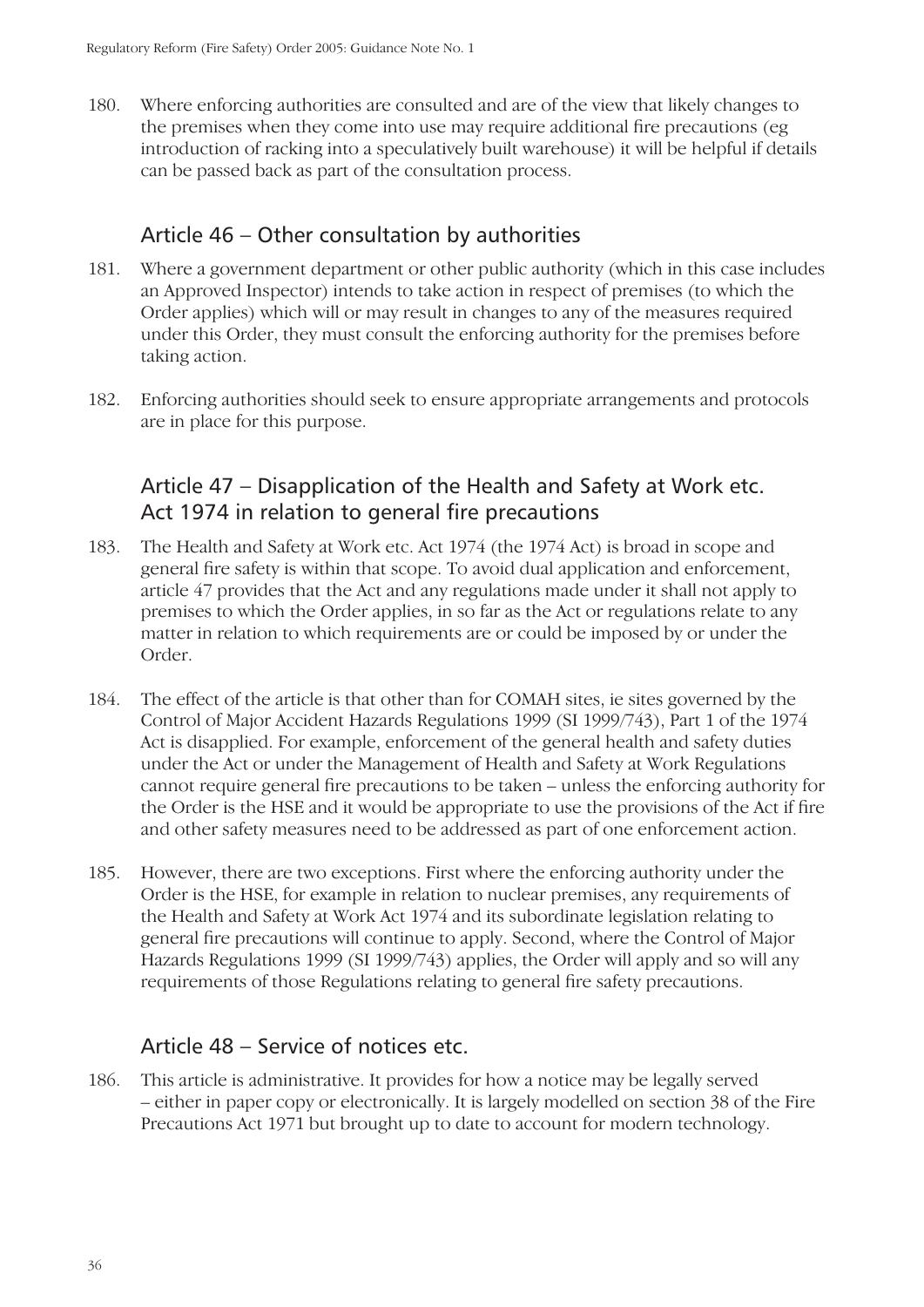- 187. Where the responsible person is to be served with a notice, service may be either by delivering, posting, or leaving it at his proper address (ie, his or her last known address, or any address in the United Kingdom which he or she has specified).
- 188. In the case of a body corporate, service may be to the secretary or clerk of that body at the registered office; and in the case of a partnership, it may be to a partner or person having control or management of the business at the principal office.
- 189. Electronic service is acceptable where the recipient has indicated to the enforcing authority that they are prepared to accept service in that way.
- 190. If the person seeking to serve a notice cannot find the responsible person, delivery may be to a responsible individual resident on the premises, or, failing whom, by affixing a copy of the notice to some conspicuous part of the premises.

#### Article 49 – Application to the Crown and to the Houses of Parliament

191. Article 49 applies the provisions of the Order (except for articles 29, 30 and 32 to 36 (the enforcement provisions)) to the Crown, subject to the provisions in the rest of that article. Article 27 (inspectors' powers of entry) and 31 (prohibition notices) bind the Crown only in relation to premises owned but not occupied by the Crown. Nothing in the Order authorises the entry of premises occupied by the Crown. Nothing in the Order authorises proceedings being brought against the Queen in her private capacity.

#### Article 50 – Guidance

- 192. Article 50 provides that the Secretary of State must ensure that such guidance, as he considers appropriate, is available to assist responsible persons in discharging their duties under the Order. Communities and Local Government has produced guidance for responsible persons in the types of premises covered by the Order. But, in addition, the Secretary of State may adopt guidance written by others; so, for example, British Standards may be cited as the appropriate guidance, as may a sector specific guide produced by a third party.
- 193. The CLG guides are:
	- Offices and shops
	- Premises providing sleeping accommodation
	- Residential care premises
	- Small and medium places of assembly
	- Large places of assembly •
	- Factories and warehouses •